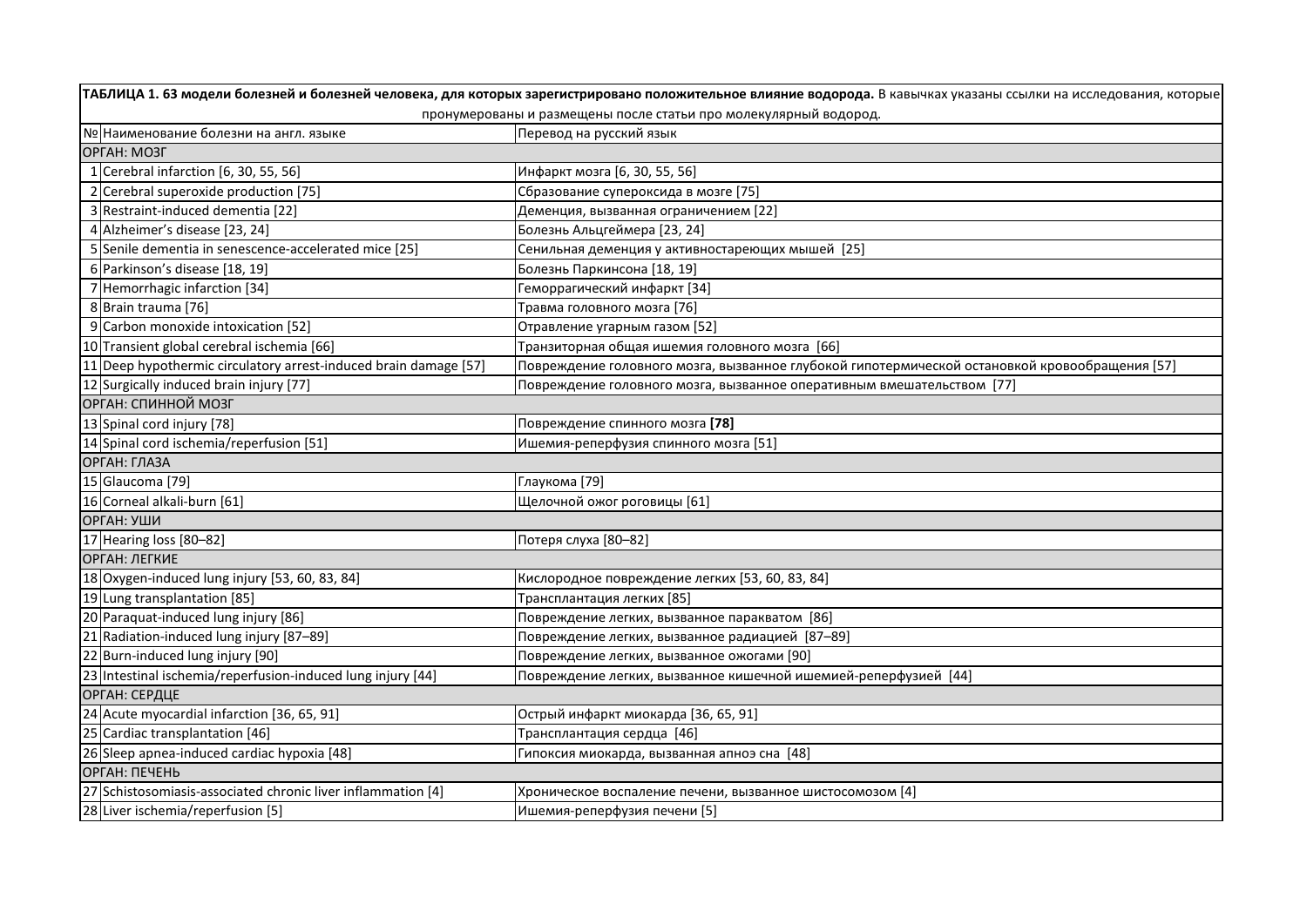| № Наименование болезни на англ. языке                      | Перевод на русский язык                               |  |
|------------------------------------------------------------|-------------------------------------------------------|--|
| 29 Hepatitis [43]                                          | Гепатит [43]                                          |  |
| 30 Obstructive jaundice [47]                               | Обструктивная желтуха [47]                            |  |
| 31 Carbon tetrachloride-induced hepatopathy [62]           | Болезнь печени, вызванная тетрахлоридом углерода [62] |  |
| 32 Radiation-induced adverse effects for liver tumors [31] | Опухоль печени, вызванная радиацией [31]              |  |
| ОРГАН: ПОЧКИ                                               |                                                       |  |
| 33 Cisplatin-induced nephropathy [92-94]                   | Нефропатия, вызванная цисплатином [92-94]             |  |
| 34 Hemodialysis [20, 28]                                   | Гемодиализ [20, 28]                                   |  |
| 35 Kidney transplantation [95]                             | Трансплантация почки [95]                             |  |
| 36 Renal ischemia/reperfusion [54]                         | Почечная ишемия/реперфузия [54]                       |  |
| 37 Melamine-induced urinary stone [96]                     | Мочевой камень, вызванный меламином [96]              |  |
| 38 Chronic kidney disease [37]                             | Хроническая болезнь почек [37]                        |  |
| ОРГАН: ПОДЖЕЛУДОЧНАЯ ЖЕЛЕЗА                                |                                                       |  |
| 39 Acute pancreatitis [97]                                 | Острый панкреатит [97]                                |  |
| ОРГАН: КИШЕЧНИК                                            |                                                       |  |
| 40 Intestinal transplantation [41, 45, 59]                 | Трансплантация кишечника [41, 45, 59]                 |  |
| 41 Ulcerative colitis [42]                                 | Язвенный колит [42]                                   |  |
| 42 Intestinal ischemia/reperfusion [63]                    | Кишечная ишемия-реперфузия [63]                       |  |
| ОРГАН: КРОВЕНОСНЫЕ СОСУДЫ                                  |                                                       |  |
| 43 Atherosclerosis [98]                                    | Атеросклероз [98]                                     |  |
| ОРГАН: МУСКУЛЫ                                             |                                                       |  |
| 44 Inflammatory and mitochondrial myopathies [29]          | Воспалительные и митохондриальные миопатии [29]       |  |
| ОРГАН: ХРЯЩ                                                |                                                       |  |
| 45 NO-induced cartilage toxicity [38]                      | Токсичность для хрящей, вызванная оксидом азота [38]  |  |
| ЗАБОЛЕВАНИЕ: МЕТАБОЛИЗМ                                    |                                                       |  |
| 46 Diabetes mellitus type I [32]                           | Сахарный диабет І типа [32]                           |  |
| 47 Diabetes mellitus type II [26]                          | Сахарный диабет II типа[26]                           |  |
| 48 Metabolic syndrome [27, 99]                             | Метаболический синдром [27, 99]                       |  |
| 49 Diabetes/obesity [33]                                   | Диабет/ожирение [33]                                  |  |
| ЗАБОЛЕВАНИЕ: ПЕРИНАТАЛЬНЫЕ РАССТРОЙСТВА                    |                                                       |  |
| 50 Neonatal cerebral hypoxia [10-12]                       | Неонатальная церебральная гипоксия [10-12]            |  |
| 51 Preeclampsia [58]                                       | Preeclampsia [58]                                     |  |
| ЗАБОЛЕВАНИЕ: ВОСПАЛЕНИЯ/АЛЛЕРГИЯ                           |                                                       |  |
| 52 Type I allergy [64]                                     | Аллергия I типа [64]                                  |  |
| 53 Sepsis [100]                                            | Сепсис [100]                                          |  |
| 54 Zymosan-induced inflammation [101]                      | Воспаление, вызванное цимозаном [101]                 |  |
| 55 LPS/IFNy-induced NO production [67]                     | Образование оксида азота, вызванное LPS/IFNy [67]     |  |
| ЗАБОЛЕВАНИЕ: РАК                                           |                                                       |  |
| 56 Growth of tongue carcinoma cells [14]                   | Рост клеток карциномы языка [14]                      |  |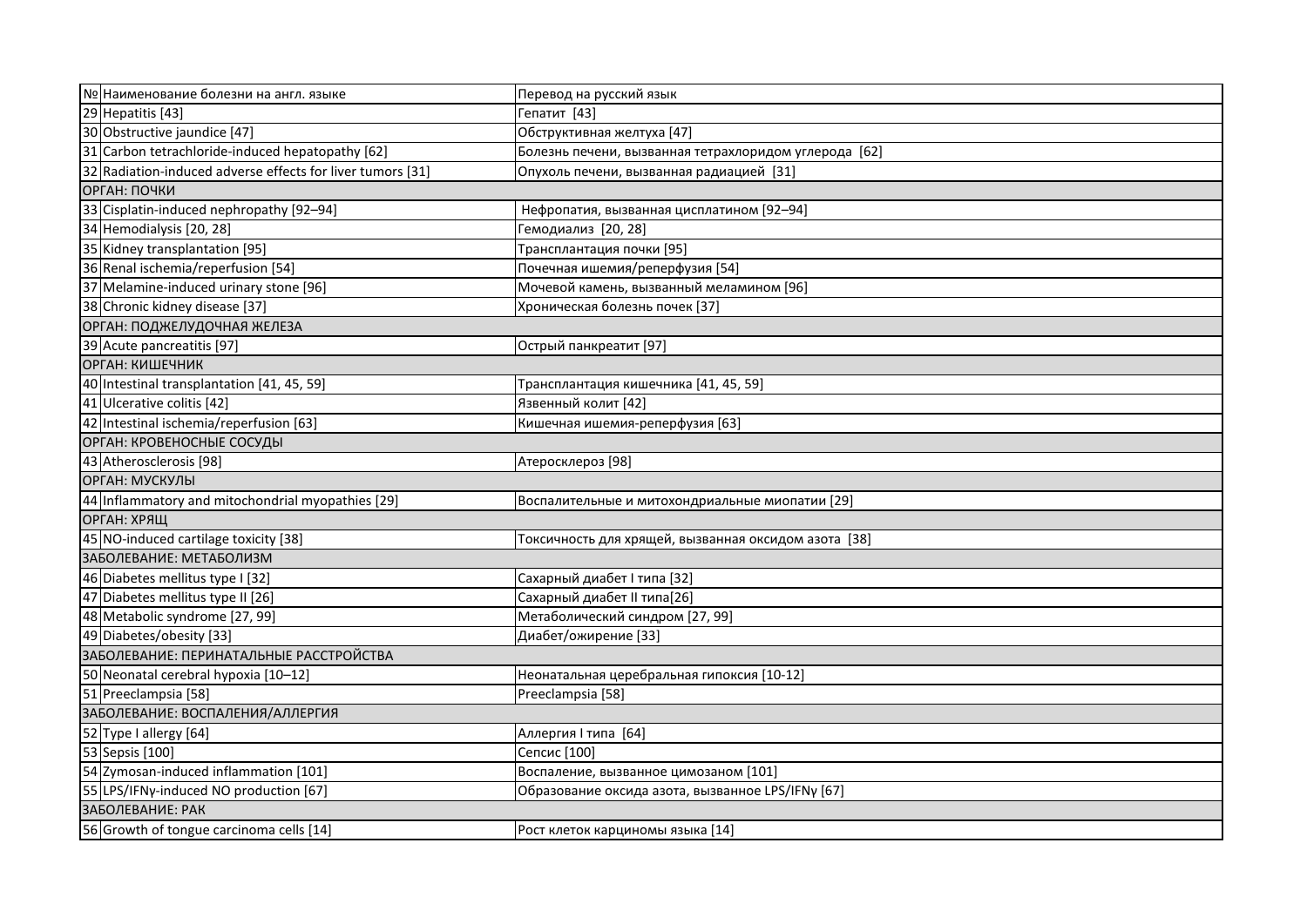| № Наименование болезни на англ. языке                          | Перевод на русский язык                                      |  |
|----------------------------------------------------------------|--------------------------------------------------------------|--|
| 57 Lung cancer cells [15]                                      | Клетки рака легких [15]                                      |  |
| 58 Radiation-induced thymic lymphoma [16]                      | Т-клеточная лимфома, вызванная радиацией [16]                |  |
| ЗАБОЛЕВАНИЕ: ДРУГИЕ                                            |                                                              |  |
| 59 UVB-induced skin injury [49]                                | Поражение кожи, вызванное УФВ-излучением [49]                |  |
| 60 Decompression sickness [102]                                | Декомпрессионная болезнь [102]                               |  |
| 61 Viability of pluripotent stromal cells [103]                | Жизнеспособность стромальных клеткок широкого спектра [103]  |  |
| 62 Radiation-induced cell damage [104, 105]                    | Повреждение клеток, вызванное радиацией [104, 105]           |  |
| 63 Oxidized low density lipoprotein-induced cell toxicity [50] | Токсичность для клеток, вызванная окисленными ЛПНП [50]      |  |
| 64 High glucose-induced oxidative stress [35]                  | Окислительный стресс, вызванный высоким уровнем глюкозы [35] |  |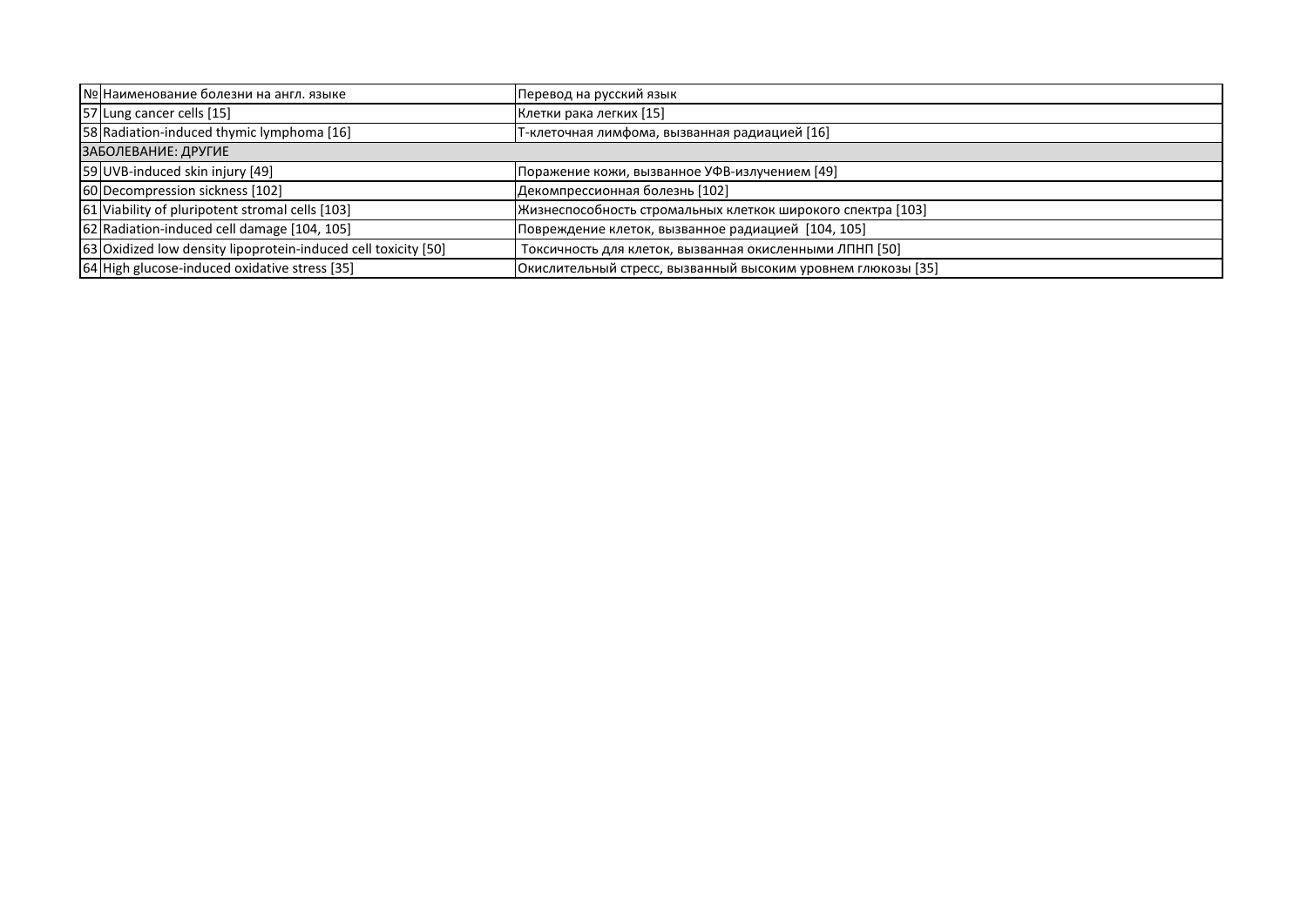## *Review Article*

# **Molecular Hydrogen as an Emerging Therapeutic Medical Gas for Neurodegenerative and Other Diseases**

#### **Kinji Ohno,1 Mikako Ito,1 Masatoshi Ichihara,2 and Masafumi Ito3**

*1Division of Neurogenetics, Center for Neurological Diseases and Cancer, Nagoya University Graduate School of Medicine, 65 Tsurumai, Showa-ku, Nagoya 466-8550, Japan*

*2Department of Biomedical Sciences, College of Life and Health Sciences, Chubu University, Aichi 487-8501, Japan*

*3Research Team for Mechanism of Aging, Tokyo Metropolitan Institute of Gerontology, Tokyo 173-0015, Japan*

Correspondence should be addressed to Kinji Ohno, [ohnok@med.nagoya-u.ac.jp](mailto:ohnok@med.nagoya-u.ac.jp)

Received 11 January 2012; Revised 24 March 2012; Accepted 13 April 2012

Academic Editor: Marcos Dias Pereira

Copyright © 2012 Kinji Ohno et al. This is an open access article distributed under the Creative Commons Attribution License, which permits unrestricted use, distribution, and reproduction in any medium, provided the original work is properly cited.

Effects of molecular hydrogen on various diseases have been documented for 63 disease models and human diseases in the past four and a half years. Most studies have been performed on rodents including two models of Parkinson's disease and three models of Alzheimer's disease. Prominent effects are observed especially in oxidative stress-mediated diseases including neonatal cerebral hypoxia; Parkinson's disease; ischemia/reperfusion of spinal cord, heart, lung, liver, kidney, and intestine; transplantation of lung, heart, kidney, and intestine. Six human diseases have been studied to date: diabetes mellitus type 2, metabolic syndrome, hemodialysis, inflammatory and mitochondrial myopathies, brain stem infarction, and radiation-induced adverse effects. Two enigmas, however, remain to be solved. First, no dose-response effect is observed. Rodents and humans are able to take a small amount of hydrogen by drinking hydrogen-rich water, but marked effects are observed. Second, intestinal bacteria in humans and rodents produce a large amount of hydrogen, but an addition of a small amount of hydrogen exhibits marked effects. Further studies are required to elucidate molecular bases of prominent hydrogen effects and to determine the optimal frequency, amount, and method of hydrogen administration for each human disease.

## **1. Introduction**

Molecular hydrogen  $(H_2)$  is the smallest gas molecule made of two protons and two electrons. Hydrogen is combustible when the concentration is 4–75%. Hydrogen, however, is a stable gas that can react only with oxide radical ion (•O−) and hydroxyl radical (•OH) in water with low reaction rate constants [\[1](#page-10-1)]:

• O<sup>-</sup> + H<sub>2</sub> 
$$
\longrightarrow
$$
 H<sup>•</sup> +OH<sup>-</sup>  $k = 8.0 \times 10^7 \text{ M}^{-1} \cdot \text{s}^{-1}$   
\n• OH + H<sub>2</sub>  $\longrightarrow$  H<sup>•</sup> +H<sub>2</sub>O  $k = 4.2 \times 10^7 \text{ M}^{-1} \cdot \text{s}^{-1}$   
\nH<sup>•</sup> + OH  $\longrightarrow$  H<sub>2</sub>O  $k = 7.0 \times 10^9 \text{ M}^{-1} \cdot \text{s}^{-1}$ . (1)

The reaction rate constants of •O<sup>−</sup> and •OH with other molecules are mostly in the orders of  $10^9$  to  $10^{10} M^{-1} \cdot s^{-1}$ , whereas those with H<sub>2</sub> are in the order of  $10^7 M^{-1} \cdot s^{-1}$ . Hydrogen, however, is a small molecule that can easily

dissipate throughout the body and cells, and the collision rates of hydrogen with other molecules are expected to be very high, which is likely to be able to overcome the low reaction rate constants [\[2](#page-10-2)]. Hydrogen is not easily dissolved in water, and 100%-saturated hydrogen water contains 1.6 ppm or 0.8 mM hydrogen at room temperature.

In 1995, hydrogen was first applied to human to overcome high-pressure nervous syndrome in deep sea diving [\[3](#page-10-3)]. Hydrogen was used to reduce nitrogen  $(N_2)$  toxicity and to reduce breathing resistance in the deep sea. In 2001, being prompted by the radical-scavenging activity of hydrogen, Gharib and colleagues examined an effect of molecular hydrogen on a mouse model of schistosomiasisassociated chronic liver inflammation [\[4\]](#page-10-4). Mice were placed in a chamber with 70% hydrogen gas for two weeks. The mice exhibited decreased fibrosis, improvement of hemodynamics, increased nitric oxide synthase (NOS) II activity,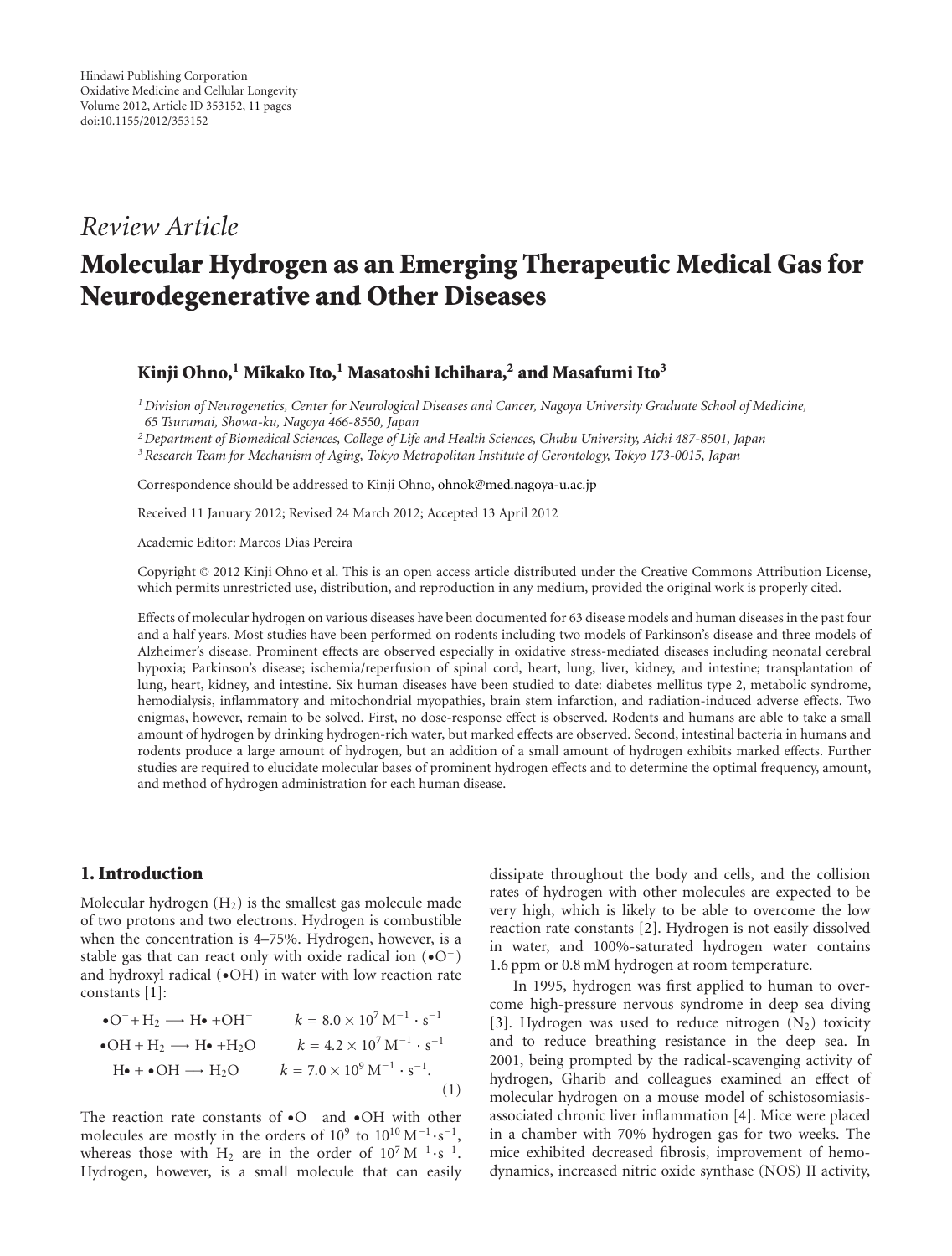

<span id="page-4-0"></span>Figure 1: Number of papers that report effects of molecular hydrogen since 2007 shown in [Table 1.](#page-5-0)

increased antioxidant enzyme activity, decreased lipid peroxide levels, and decreased circulating tumor-necrosis-factor- (TNF-) *α* levels. Although helium gas also exerted some protective effects in their model, the effect of helium gas was not recapitulated in a mouse model of ischemia/reperfusion injury of the liver [\[5\]](#page-10-5).

## <span id="page-4-1"></span>**2. Effects of Hydrogen Have Been Reported in 63 Disease Models and Human Diseases**

A major breakthrough in hydrogen research occurred after Ohsawa and colleagues reported a prominent effect of molecular hydrogen on a rat model of cerebral infarction in June 2007 [\[6](#page-10-6)]. Rats were subjected to left middle cerebral artery occlusion. Rats placed in 2–4% hydrogen gas chamber showed significantly smaller infarction volumes compared to controls. They attributed the hydrogen effect to the specific scavenging activity of hydroxyl radical ( $\bullet$ OH). They also demonstrated that hydrogen scavenges peroxynitrite (ONOO−) but to a lesser extent.

As have been previously reviewed [\[7](#page-10-7), [8](#page-10-8)], effects of molecular hydrogen on various diseases have been reported since then. The total number of disease models and human diseases for which molecular hydrogen has been proven to be effective has reached 63 [\(Table 1\)](#page-5-0). The number of papers is increasing each year [\(Figure 1\)](#page-4-0). Among the 87 papers cited in [Table 1,](#page-5-0) 21 papers showed an effect with inhalation of hydrogen gas, 23 with drinking hydrogen-rich water, 27 with intraperitoneal administration or drip infusion of hydrogen-rich saline, 10 with hydrogen-rich medium for cell or tissue culture, and 6 with the other administration methods including instillation and dialysis solution. In addition, among the 87 papers, 67 papers showed an effect in rodents, 7 in humans, 1 in rabbits, 1 in pigs, and 11 in cultured cells or cultured tissues.

Two papers, however, showed that hydrogen was ineffective for two disease models [\(Table 2\)](#page-7-0). One such disease was moderate to severe neonatal brain hypoxia [\[9\]](#page-10-9), although marked effects of hydrogen gas [\[10,](#page-10-10) [11\]](#page-10-11) and intraperitoneal

administration of hydrogen-rich saline [\[12\]](#page-10-12) on neonatal brain hypoxia have been reported in rats [\[10](#page-10-10), [12](#page-10-12)] and pigs [\[11\]](#page-10-11). We frequently observe that therapeutic intervention that is effective for mild cases has little or no effect on severe cases, and hydrogen is unlikely to be an exception. Another disease is muscle disuse atrophy [\[13](#page-10-13)]. Although oxidative stress is involved in the development of muscle disuse atrophy, oxidative stress may not be a major driving factor causing atrophy and thus attenuation of oxidative stress by hydrogen may not be able to exhibit a beneficial effect.

Effects of molecular hydrogen have been observed essentially in all the tissues and disease states including the brain, spinal cord, eye, ear, lung, heart, liver, kidney, pancreas, intestine, blood vessel, muscle, cartilage, metabolism, perinatal disorders, and inflammation/allergy. Among them, marked effects are observed in ischemia/reperfusion disorders as well as in inflammatory disorders. It is interesting to note, however, that only three papers addressed effects on cancers. First, molecular hydrogen caused growth inhibition of human tongue carcinoma cells HSC-4 and human fibrosarcoma cells HT-1080 but did not compromise growth of normal human tongue epithelial-like cells DOK [\[14\]](#page-10-14). Second, hydrogen suppressed the expression of vascular endothelial growth factor (VEGF), a key mediator of tumor angiogenesis, in human lung adenocarcinoma cells A549, which was mediated by downregulation of extracellular signal-regulated kinase (ERK) [\[15](#page-10-15)]. Third, hydrogen protected BALB/c mice from developing radiation-induced thymic lymphoma [\[16\]](#page-10-16). Elimination of radical oxygen species by hydrogen should reduce a probability of introducing somatic mutations. Unlike other disease models, cancer studies were performed only with cells in two of the three papers. Hydrogen is likely to have a beneficial effect on cancer development by suppressing somatic mutations, but an effect on cancer growth and invasion needs to be analyzed further in detail.

## **3. Effects of Molecular Hydrogen on Rodent Models of Neurodegenerative Diseases**

Parkinson's disease is caused by death of dopaminergic neurons at the substantia nigra pars compact of the midbrain and is the second most common neurodegenerative disease after Alzheimer's disease. Parkinson's disease is caused by two mechanisms: excessive oxidative stress and abnormal ubiquitin-proteasome system [\[17\]](#page-10-17). The neurotransmitter, dopamine, is a prooxidant by itself and dopaminergic cells are destined to be exposed to high concentrations of radical oxygen species. An abnormal ubiquitin-proteasome system also causes aggregation of insoluble *α*-synuclein in the neuronal cell body that leads to neuronal cell death. We made a rat model of hemi-Parkinson's disease by stereotactically injecting catecholaminergic neurotoxin 6-hydroxydopamine (6-OHDA) in the right striatum [\[18](#page-10-18)]. *Ad libitum* administration of hydrogen-rich water starting one week before surgery completely abolished the development of hemi-Parkinson's symptoms. The number of dopaminergic neurons on the toxin-injected side was reduced to 40.2% of that on the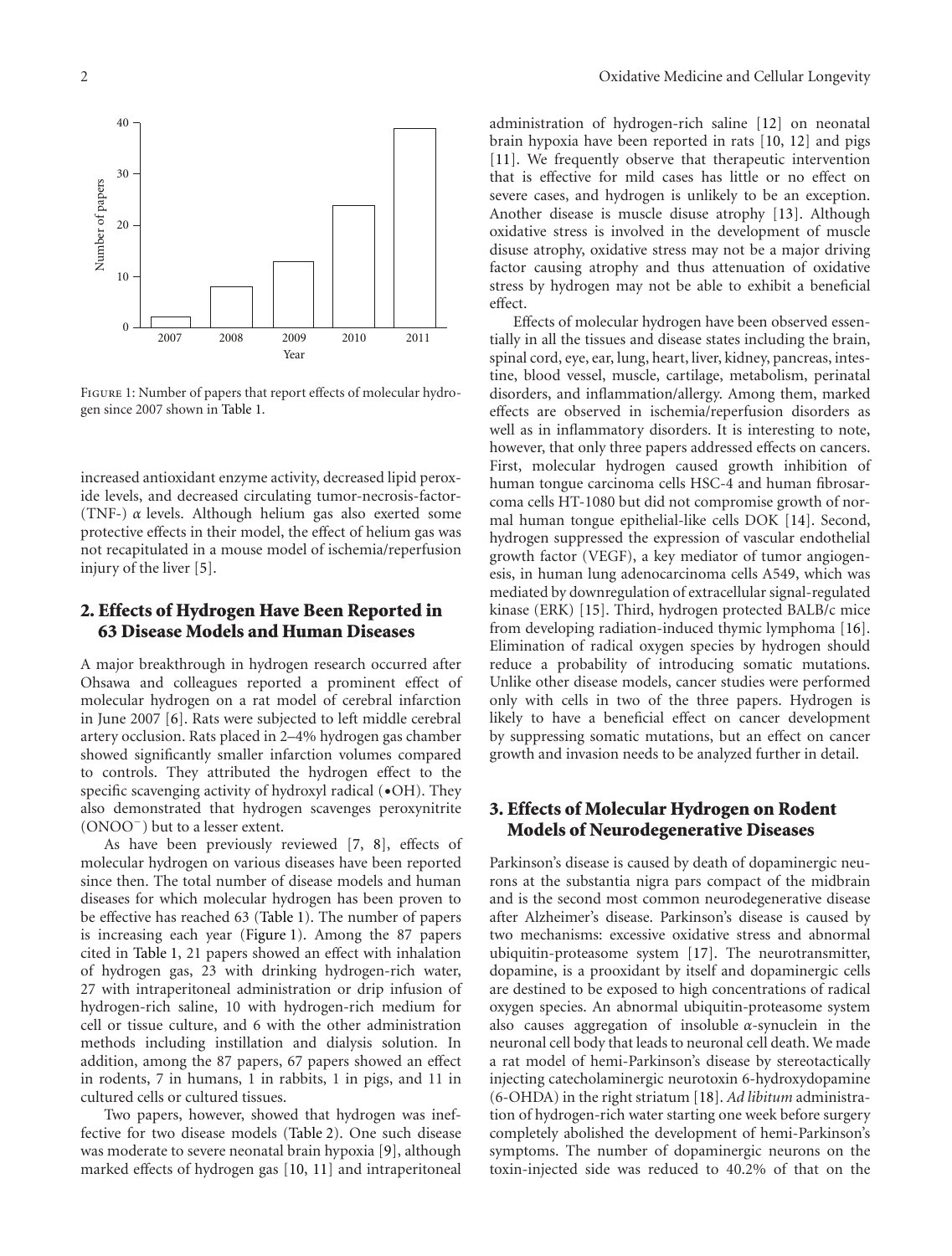<span id="page-5-0"></span>Table 1: Sixty-three disease models and human diseases for which beneficial effects of hydrogen have been documented.

| Diseases                                                      | Species        | Administration    |
|---------------------------------------------------------------|----------------|-------------------|
| Brain                                                         |                |                   |
| Cerebral infarction [6, 30, 55, 56]                           | Rodent, human  | Gas, saline       |
| Cerebral superoxide production [75]                           | Rodent         | Water             |
| Restraint-induced dementia [22]                               | Rodent         | Water             |
| Alzheimer's disease [23, 24]                                  | Rodent         | Saline            |
| Senile dementia in senescence-accelerated mice [25]           | Rodent         | Water             |
| Parkinson's disease [18, 19]                                  | Rodent         | Water             |
| Hemorrhagic infarction [34]                                   | Rodent         | Gas               |
| Brain trauma [76]                                             | Rodent         | Gas               |
| Carbon monoxide intoxication [52]                             | Rodent         | Saline            |
| Transient global cerebral ischemia [66]                       | Rodent         | Gas               |
| Deep hypothermic circulatory arrest-induced brain damage [57] | Rodent         | Saline            |
| Surgically induced brain injury [77]                          | Rodent         | Gas               |
| Spinal Cord                                                   |                |                   |
| Spinal cord injury [78]                                       | Rodent         | Saline            |
| Spinal cord ischemia/reperfusion [51]                         | Rabbit         | Gas               |
| Eye                                                           |                |                   |
| Glaucoma <sup>[79]</sup>                                      | Rodent         | Instillation      |
| Corneal alkali-burn [61]                                      | Rodent         | Instillation      |
| Ear                                                           |                |                   |
| Hearing loss [80-82]                                          | Tissue, rodent | Medium, water     |
| Lung                                                          |                |                   |
| Oxygen-induced lung injury [53, 60, 83, 84]                   | Rodent         | Saline            |
| Lung transplantation [85]                                     | Rodent         | Gas               |
| Paraquat-induced lung injury [86]                             | Rodent         | Saline            |
| Radiation-induced lung injury [87-89]                         | Rodent         | Water             |
| Burn-induced lung injury [90]                                 | Rodent         | Saline            |
| Intestinal ischemia/reperfusion-induced lung injury [44]      | Rodent         | Saline            |
| Heart                                                         |                |                   |
| Acute myocardial infarction [36, 65, 91]                      | Rodent         | Gas, saline       |
| Cardiac transplantation [46]                                  | Rodent         | Gas               |
| Sleep apnea-induced cardiac hypoxia [48]                      | Rodent         | Gas               |
| Liver                                                         |                |                   |
| Schistosomiasis-associated chronic liver inflammation [4]     | Rodent         | Gas               |
| Liver ischemia/reperfusion [5]                                | Rodent         | Gas               |
| Hepatitis [43]                                                | Rodent         | Intestinal gas    |
| Obstructive jaundice [47]                                     | Rodent         | Saline            |
| Carbon tetrachloride-induced hepatopathy [62]                 | Rodent         | Saline            |
| Radiation-induced adverse effects for liver tumors [31]       | Human          | Water             |
| Kidney                                                        |                |                   |
| Cisplatin-induced nephropathy [92-94]                         | Rodent         | Gas, water        |
| Hemodialysis [20, 28]                                         | Human          | Dialysis solution |
| Kidney transplantation [95]                                   | Rodent         | Water             |
| Renal ischemia/reperfusion [54]                               | Rodent         | Saline            |
| Melamine-induced urinary stone [96]                           | Rodent         | Water             |
| Chronic kidney disease [37]                                   | Rodent         | Water             |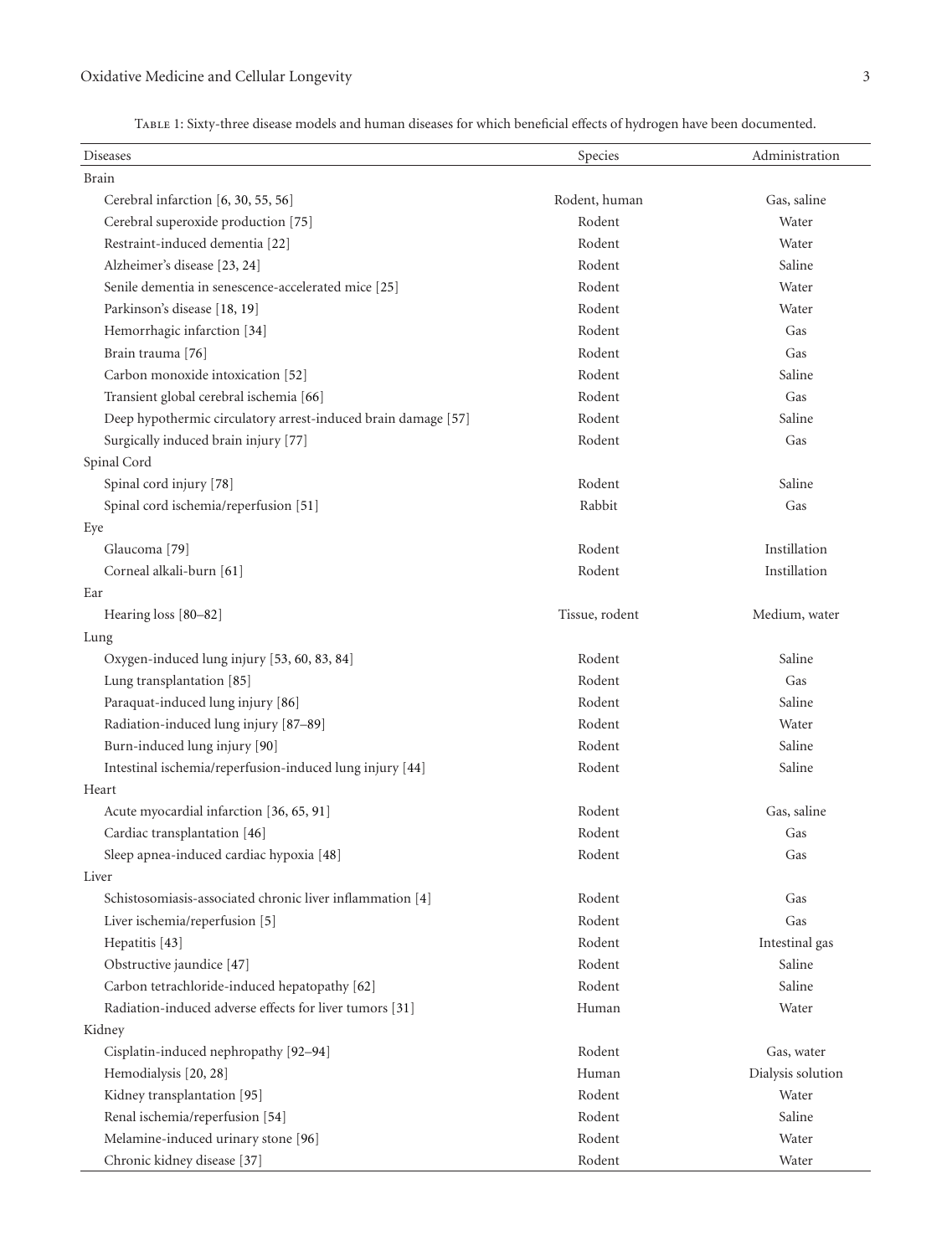|  | Тавье 1: Continued. |
|--|---------------------|
|--|---------------------|

| Diseases                                                    | Species       | Administration      |
|-------------------------------------------------------------|---------------|---------------------|
| Pancreas                                                    |               |                     |
| Acute pancreatitis [97]                                     | Rodent        | Saline              |
| Intestine                                                   |               |                     |
| Intestinal transplantation [41, 45, 59]                     | Rodent        | Gas, medium, saline |
| Ulcerative colitis [42]                                     | Rodent        | Gas                 |
| Intestinal ischemia/reperfusion [63]                        | Rodent        | Saline              |
| Blood vessel                                                |               |                     |
| Atherosclerosis <sup>[98]</sup>                             | Rodent        | Water               |
| Muscle                                                      |               |                     |
| Inflammatory and mitochondrial myopathies [29]              | Human         | Water               |
| Cartilage                                                   |               |                     |
| NO-induced cartilage toxicity [38]                          | Cells         | Medium              |
| Metabolism                                                  |               |                     |
| Diabetes mellitus type I [32]                               | Rodent        | Water               |
| Diabetes mellitus type II [26]                              | Human         | Water               |
| Metabolic syndrome [27, 99]                                 | Human, rodent | Water               |
| Diabetes/obesity [33]                                       | Rodent        | Water               |
| Perinatal disorders                                         |               |                     |
| Neonatal cerebral hypoxia [10-12]                           | Rodent, pig   | Gas, saline         |
| Preeclampsia [58]                                           | Rodent        | Saline              |
| Inflammation/allergy                                        |               |                     |
| Type I allergy [64]                                         | Rodent        | Water               |
| Sepsis [100]                                                | Rodent        | Gas                 |
| Zymosan-induced inflammation [101]                          | Rodent        | Gas                 |
| LPS/IFN $\gamma$ -induced NO production [67]                | Cells         | Gas                 |
| Cancer                                                      |               |                     |
| Growth of tongue carcinoma cells [14]                       | Cells         | Medium              |
| Lung cancer cells [15]                                      | Cells         | Medium              |
| Radiation-induced thymic lymphoma [16]                      | Rodent        | Saline              |
| Others                                                      |               |                     |
| UVB-induced skin injury [49]                                | Rodent        | Bathing             |
| Decompression sickness [102]                                | Rodent        | Saline              |
| Viability of pluripotent stromal cells [103]                | Cells         | Gas                 |
| Radiation-induced cell damage [104, 105]                    | Cells         | Medium              |
| Oxidized low density lipoprotein-induced cell toxicity [50] | Cells         | Medium              |
| High glucose-induced oxidative stress [35]                  | Cells         | Medium              |

control side, whereas hydrogen treatment improved the reduction to 83.0%. We also started giving hydrogen-rich water three days after surgery, and hemi-Parkinson's symptoms were again suppressed, but not as much as those observed in pretreated rats. The number of dopaminergic neurons on the toxin-injected side was 76.3% of that on the control side. Pretreated rats were also sacrificed 48 hrs after toxin injection, and the tyrosine hydroxylase activity at the striatum, where dopaminergic neurons terminate,

was decreased in both hydrogen and control groups. This indicated that hydrogen did not directly detoxicate 6-OHDA but exerted a delayed protective effect for dopaminergic cells. Fujita and colleagues also demonstrated a similar prominent effect of hydrogen-rich water on an MPTP-(1-methyl-4 phenyl-1,2,3,6-tetrahydropyridine-) induced mouse model of Parkinson's disease [\[19](#page-10-23)]. MPTP is a neurotoxin that blocks complex I of the mitochondrial electron transport system and causes Parkinson's disease in mice and humans.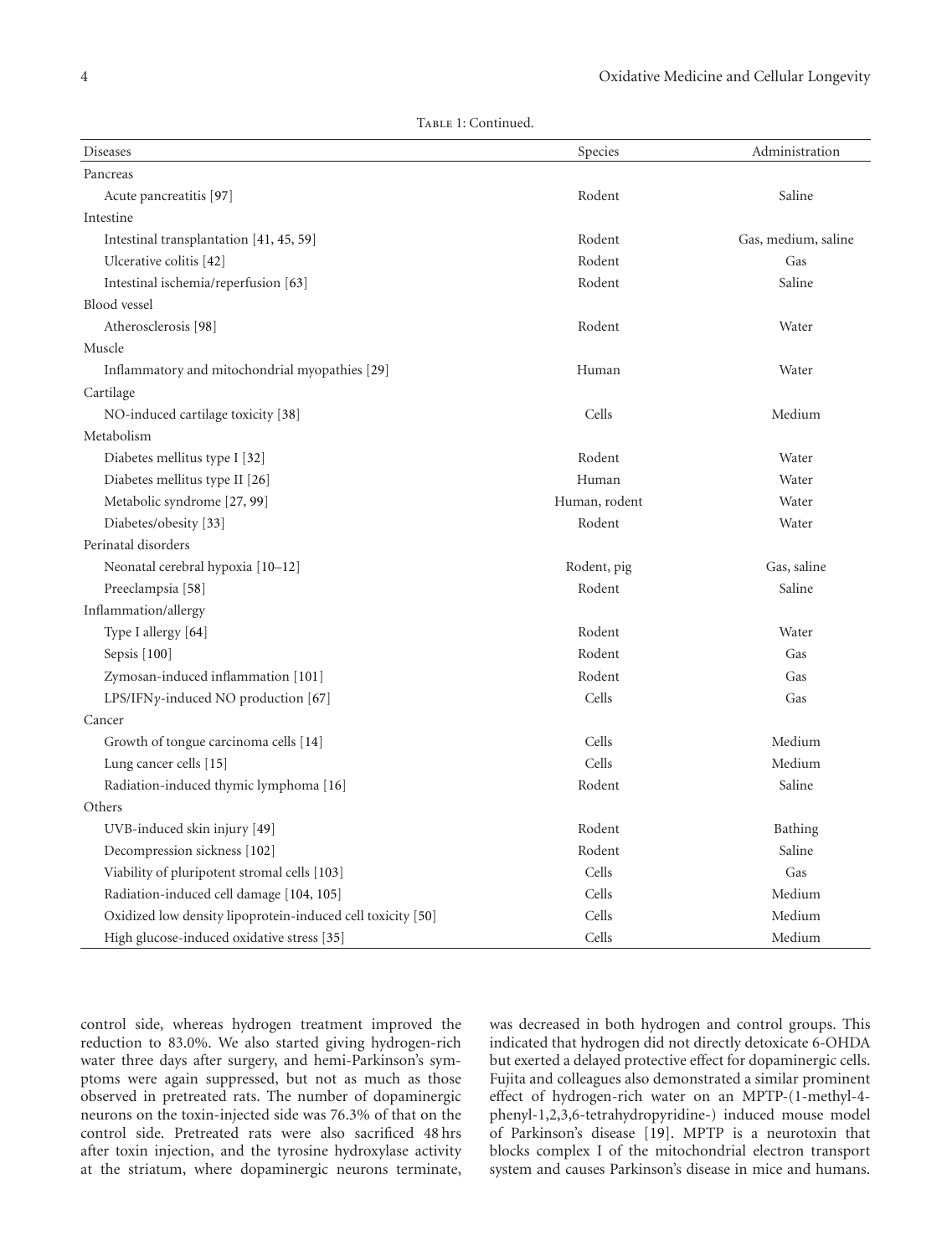#### Oxidative Medicine and Cellular Longevity 5

<span id="page-7-0"></span>TABLE 2: Two disease models for which hydrogen has no effect.

| <b>Diseases</b>                                  | Species | Administration |
|--------------------------------------------------|---------|----------------|
| <b>Brain</b>                                     |         |                |
| Moderate to severe<br>neonatal brain hypoxia [9] | Rodent  | Gas            |
| Muscle                                           |         |                |
| Muscle disuse atrophy [13]                       | Rodent  | Water          |
|                                                  |         |                |

It is interesting to note that the concentration of hydrogen that they used for the MPTP mice was only 0.08 ppm (5% saturation), which is the second lowest among all the trials published to date for rodents and humans. The lowest hydrogen concentration ever tested is 0.048 ppm in the dialysis solution for patients receiving hemodialysis [\[20](#page-10-24)].

Alzheimer's disease is the most common neurodegenerative disease and is characterized by abnormal aggregation of *β*-amyloid (A*β*) and tau, the large aggregates of which are recognizable as senile plaques and neurofibrillary tangles, respectively [\[21](#page-10-28)]. Effects of molecular hydrogen on Alzheimer's disease have been studied in three rodent models. First, Nagata and colleagues made a mouse model of dementia by restricting movement of mice for 10 hrs a day [\[22](#page-10-19)]. They analyzed cognitive functions through passive avoidance learning, object recognition tasks, and the Morris water maze and demonstrated that *ad libitum* administration of hydrogen-rich water efficiently ameliorated cognitive impairment. They also showed that neural proliferation in the dentate gyrus was restored by hydrogen. Second, Li and colleagues made a rat model of Alzheimer's disease by intracerebroventricular injection of A*β*1-42 [\[23](#page-10-20)]. They analyzed cognitive functions by the Morris water maze open field tasks, and electrophysiological measurement of longterm potentiation (LTP) and found that intraperitoneal injection of hydrogen-rich saline for 14 days efficiently ameliorated cognitive decline and preserved LTP. The same team later reported that the protective effects were mediated by suppression of abnormal activation of IL1*β*, JNK, and NF*κ*B [\[24\]](#page-10-21). Third, Gu and colleagues used a senescence-accelerated mouse strain (SAMP8) that exhibits early aging syndromes including impairment in learning ability and memory [\[25\]](#page-10-22). *Ad libitum* administration of hydrogen-rich water for 30 days prevented cognitive decline, which was examined by the Morris water maze. Additionally, *ad libitum* drinking of hydrogen water for 18 weeks showed efficient amelioration of hippocampal neurodegeneration.

Cerebrovascular diseases are the most frequently reported neurological diseases for which hydrogen has prominent effects. As stated in [Section 2,](#page-4-1) current hydrogen research has broken out after Ohsawa reported a prominent effect of 2–4% hydrogen for a rat model of left cerebral artery occlusion in 2007 [\[6](#page-10-6)].

In addition to neurodegenerative disorders of Parkinson's disease and Alzheimer's disease, effects of molecular hydrogen have been reported in eight other brain diseases listed under the categories of "brain" and "perinatal disorders" in [Table 1.](#page-5-0) The brain consumes a large amount of

oxygen and is predisposed to be exposed to a large amount of radical oxygen species especially under pathological conditions. Molecular hydrogen is thus likely to exert a prominent beneficial effect on brain diseases.

## **4. Molecular Hydrogen Is Effective for Six Human Diseases**

As in other therapeutic modalities, effects of molecular hydrogen have been tested mostly on rodents but have also been studied in six human diseases. The reported human diseases include diabetes mellitus type II [\[26\]](#page-10-26), metabolic syndrome [\[27](#page-10-27)], hemodialysis [\[20,](#page-10-24) [28](#page-10-25)], inflammatory and mitochondrial myopathies [\[29](#page-11-22)], brain stem infarction [\[30\]](#page-11-0), and radiation-induced adverse effects for liver tumor [\[31\]](#page-11-15). These studies are reviewed in detail here. In addition, a therapeutic trial for Parkinson's disease is currently in progress and exhibits favorable responses as far as we know, but the details are not yet disclosed.

First, Kajiyama and colleagues performed a randomized, double-blind, placebo-controlled, crossover study in 30 patients with diabetes mellitus type II and 6 patients with impaired glucose tolerance [\[26](#page-10-26)]. The patients consumed either 900 mL of hydrogen-rich water or placebo water for 8 weeks, with a 12-week washout period. They measured 13 biomarkers to estimate lipid and glucose metabolisms at baseline and at 8 weeks after hydrogen treatment. All the biomarkers were favorably changed with hydrogen, but statistical significance was observed only in improvement of electronegative charge-modified low-density lipoprotein-(LDL-) cholesterol, small dense LDL, and urinary 8-isoprostanes. In four of six patients with impaired glucose tolerance, hydrogen normalized the oral glucose tolerance test. Lack of statistical significance in their studies was likely due to the small number of patients and the short observation period. Lack of statistical significance, however, may also suggest a less prominent effect in human diabetes mellitus compared to rodent models [\[32](#page-11-24), [33\]](#page-11-25).

Second, Nakao and colleagues performed an open-label trial in 20 subjects with potential metabolic syndrome [\[27\]](#page-10-27). Hydrogen-rich water was produced by placing a metallic magnesium stick in water, which yielded 0.55–0.65 mM hydrogen water (70–80% saturation). The participants consumed 1.5–2.0 liters of hydrogen water per day for 8 weeks and showed a 39% increase in urinary superoxide dismutase (SOD), an enzyme that catalyzes superoxide anion  $(O_2^-)$ ; a 43% decrease in urinary thiobarbituric acid reactive substances (TBARS), a marker of lipid peroxidation; an 8% increase in high-density-lipoprotein-(HDL-) cholesterol; a 13% decrease in total cholesterol/HDL-cholesterol. The aspartate aminotransferase (AST) and alanine transaminase (ALT) levels remained unchanged, whereas the gamma glutamyl transferase (GGT) level was increased by 24% but was still within a normal range. Although the study was not double blinded and placebo controlled, improvements in biomarkers were much more than those in other hydrogen studies in humans. As this study used a large amount of hydrogen water, the amount of hydrogen might have been a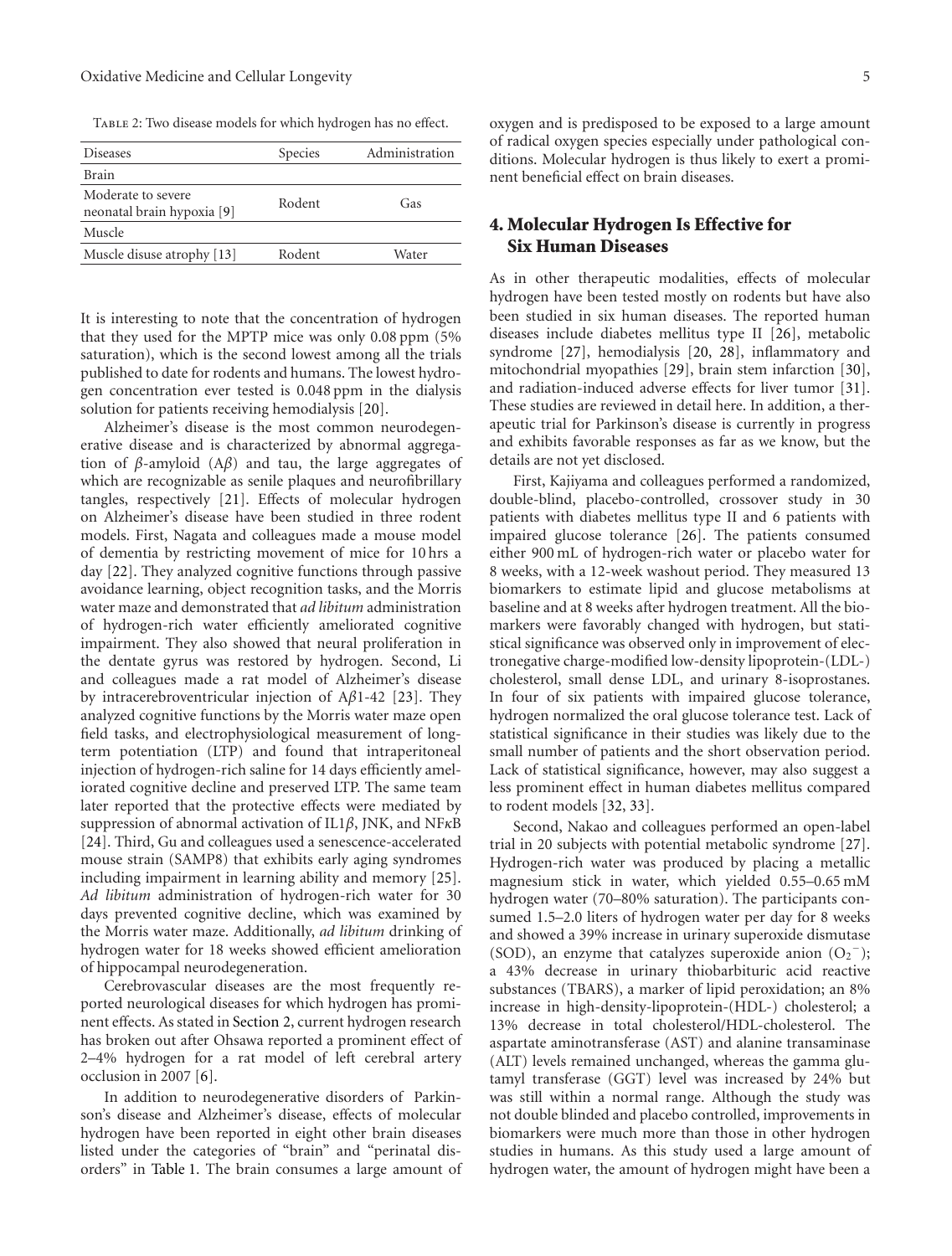critical determinant. Alternatively, excessive hydration might have prevented the participants from excessive food intake.

Third, Nakayama and colleagues performed an openlabel placebo-controlled crossover trial of 12 sessions of hemodialysis in eight patients [\[28](#page-10-25)] and an open-label trial of 78 sessions of hemodialysis in 21 patients [\[20](#page-10-24)]. In both studies, continuous sessions of hemodialysis with hydrogenrich dialysis solution decreased systolic blood pressure before and after dialysis. In the short-term study, plasma methylguanidine was significantly decreased. In the long-term study, plasma monocyte chemoattractant protein 1 and myeloperoxidase were significantly decreased.

Fourth, we performed an open-label trial of 1.0 liter of hydrogen water per day for 12 weeks in 14 patients with muscular diseases including muscular dystrophies, polymyositis/dermatomyositis, and mitochondrial myopathies, as well as a randomized, double-blind, placebo-controlled, crossover trial of 0.5 liter of hydrogen water or dehydrogenized water per day for 8 weeks in 22 patients with dermatomyositis and mitochondrial myopathies [\[29\]](#page-11-22). In the open-label trial, significant improvements were observed in lactateto-pyruvate ratio, fasting blood glucose, serum matrix metalloproteinase-3 (MMP3), and triglycerides. Especially, the lactate-to-pyruvate ratio, which is a sensitive biomarker for the compromised mitochondrial electron transport system, was decreased by 28% in mitochondrial myopathies. In addition, MMP3, which represents the activity of inflammation, was decreased by 27% in dermatomyositis. In the double-blind trial, a statistically significant improvement was observed only in serum lactate in mitochondrial myopathies, but lactate-to-pyruvate ratio in mitochondrial myopathies and MMP3 in dermatomyositis were also decreased. Lack of statistical significance with the double-blind study was likely due to the shorter observation period and the lower amount of hydrogen compared to those of the open-label trial.

Fifth, Kang and colleagues performed a randomized placebo-controlled study of 1.5–2.0 liters of 0.55–0.65 mM hydrogen water per day for 6 weeks in 49 patients receiving radiation therapy for malignant liver tumors. Hydrogen suppressed the elevation of total hydroperoxide levels, maintained serum antioxidant capacity, and improved the quality of life (QOL) scores. In particular, hydrogen efficiently prevented loss of appetite. Although the patients were randomly assigned to the hydrogen and placebo groups, the study could not be completely blinded because hydrogen was produced with a metallic magnesium stick, which generated hydrogen bubbles.

Sixth, Ono and colleagues intravenously administered hydrogen along with Edaravone, a clinically approved radical scavenger, in 8 patients with acute brain stem infarction and compared MRI indices of 26 patients who received Edaravone alone [\[30](#page-11-0)]. The relative diffusion-weighted images (rDWIs), regional apparent diffusion coefficients (rADCs), and pseudonormalization time of rDWI and rADC were all improved with the combined infusion of Edaravone and hydrogen.

No adverse effect of hydrogen has been documented in the six human diseases described above. Among the six diseases, the most prominent effect was observed in subjects

with metabolic syndrome, who consumed 1.5–2.0 liters of hydrogen water per day [\[27](#page-10-27)]. The amount of hydrogen water may be a critical parameter that determines clinical outcome. It is also interesting to note that lipid and glucose metabolisms were analyzed in three studies and all showed favorable responses to hydrogen [\[26,](#page-10-26) [27,](#page-10-27) [29](#page-11-22)].

### **5. Molecular Bases of Hydrogen Effects**

Effects of hydrogen on various diseases have been attributed to four major molecular mechanisms: a specific scavenging activity of hydroxyl radical, a scavenging activity of peroxynitrite, alterations of gene expressions, and signalmodulating activities. The four mechanisms are not mutually exclusive and some of them may be causally associated with other mechanisms.

The first molecular mechanism identified for hydrogen was its specific scavenging activity of hydroxyl radical [\[6\]](#page-10-6). Indeed, oxidative stress markers like 8-OHdG, 4-hydroxyl-2-nonenal (4-HNE), malondialdehyde (MDA), and thiobarbituric acid reactive substances (TBARSs) are decreased in all the examined patients and rodents. As hydrogen can easily dissipate in exhalation, hydrogen in drinking water is able to stay in human and rodent bodies in less than 10 min (unpublished data). Hydrogen, however, can bind to glycogen, and the dwell time of hydrogen is prolonged in rat liver after food intake [\[33](#page-11-25)]. A question still remains if mice and humans can take a sufficient amount of hydrogen that efficiently scavenges hydroxyl radicals that are continuously generated in normal and disease states.

Another molecular mechanism of hydrogen effect is its peroxynitrite-(ONOO−-) scavenging activity [\[6\]](#page-10-6). Although hydrogen cannot eliminate peroxynitrite as efficiently as hydroxyl radical *in vitro* [\[6\]](#page-10-6), hydrogen can efficiently reduce nitric-oxide-(NO-) induced production of nitrotyrosine in rodents [\[34](#page-11-3)[–38\]](#page-11-23). NO is a gaseous molecule that also exerts therapeutic effects including relaxation of blood vessels and inhibition of platelet aggregation [\[39](#page-11-30)]. NO, however, is also toxic at higher concentrations because NO leads to ONOO− mediated production of nitrotyrosine, which compromises protein functions. A part of hydrogen effects may thus be attributed to the reduced production of nitrotyrosine.

Expression profiling of rat liver demonstrated that hydrogen has a minimal effect on expression levels of individual genes in normal rats [\[40\]](#page-11-31). Gene ontology analysis, however, revealed that oxidoreduction-related genes were upregulated. In disease models of rodents, expression of individual genes and proteins is analyzed. In many disease models, hydrogen downregulated proinflammatory cytokines including tumor necrosis-factor-(TNF-) *α*, interleukin-(IL-) 1*β*, IL-6, IL-12, interferon-(IFN-) *γ*, and high mobility group box 1 (HMGB1) [\[4](#page-10-4), [23](#page-10-20), [24](#page-10-21), [36,](#page-11-10) [41](#page-11-18)[–59](#page-11-20)]. Hydrogen also downregulated nuclear factors including nuclear factor kappa B (NF*κ*B), JNK, and proliferation cell nuclear antigen (PCNA) [\[24,](#page-10-21) [44,](#page-11-9) [50](#page-11-28), [55,](#page-11-1) [60](#page-11-8)[–63](#page-12-20)]. Caspases were also downregulated [\[10,](#page-10-10) [55](#page-11-1)[–57](#page-11-5), [62](#page-12-18), [64](#page-12-21), [65\]](#page-12-16). Other interesting molecules studied to date include vascular endothelial growth factor (VEGF)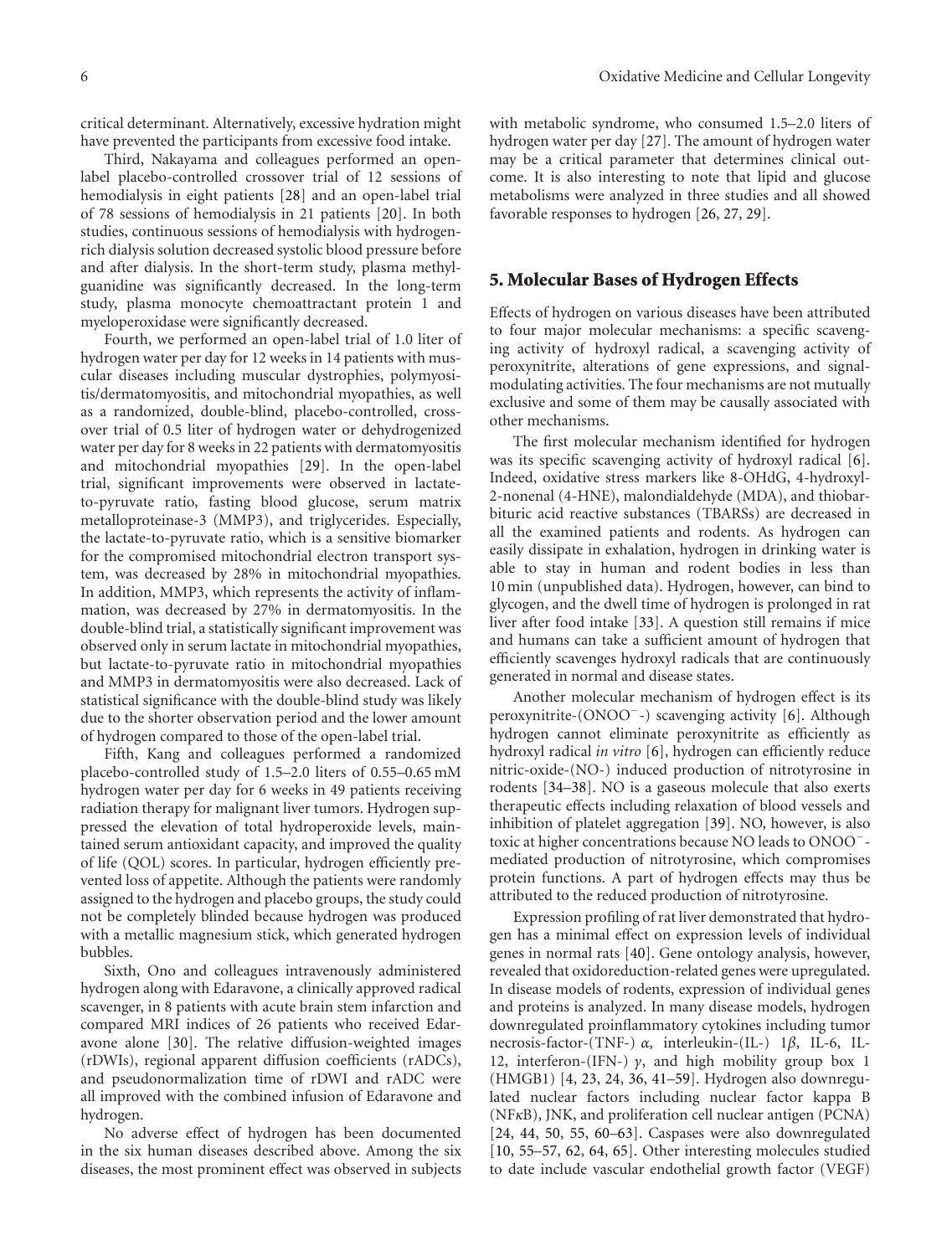[\[15\]](#page-10-15); MMP2 and MMP9 [\[34](#page-11-3)]; brain natriuretic peptide [\[48\]](#page-11-12); intercellular-adhesion-molecule-1 (ICAM-1) and myeloperoxidase [\[36](#page-11-10)]; B-cell lymphoma 2 (Bcl2) and Bcl2-associated X protein (Bax) [\[60\]](#page-11-8); MMP3 and MMP13 [\[38\]](#page-11-23); cyclooxygenase 2 (COX-2), neuronal nitric oxide synthase (nNOS), and connexins 30 and 43 [\[66](#page-12-2)]; ionized calcium binding adaptor molecule 1 (Iba1) [\[52](#page-11-4)]; fibroblast growth factor 21 (FGF21) [\[33\]](#page-11-25). Most molecules, however, are probably passengers that are secondarily changed by hydrogen administration, and some are potentially direct targets of hydrogen effects, which need to be identified in the future.

Using rat RBL-2H3 mast cells, we demonstrated that hydrogen attenuates phosphorylation of Fc*ε*RI-associated Lyn and its downstream signaling molecules [\[64](#page-12-21)]. As phosphorylation of Lyn is again regulated by the downstream signaling molecules and makes a loop of signal transduction pathways, we could not identify the exact target of hydrogen. Our study also demonstrated that hydrogen ameliorates an immediate-type allergic reaction not by radical-scavenging activity but by direct modulation of signaling pathway(s). In addition, using murine RAW264 macrophage cells, we demonstrated that hydrogen reduces LPS/IFN*γ*-induced NO production [\[67](#page-12-22)]. We found that hydrogen inhibits phosphorylation of ASK1 and its downstream signaling molecules, p38 MAP kinase, JNK, and I*κ*B*α* without affecting ROS production by NADPH oxidase. Both studies point to a notion that hydrogen is a gaseous signal modulator. More animal and cells models are expected to be explored to confirm that hydrogen exerts its beneficial effect as a signal modulator.

## **6. Enigmas of Hydrogen Effects**

Two enigmas remain to be solved for hydrogen effects. First, no dose-response effect of hydrogen has been observed. Hydrogen has been administered to animals and humans in the forms of hydrogen gas, hydrogen-rich water, hydrogenrich saline, instillation, and dialysis solution [\(Table 1\)](#page-5-0). Supposing that a 60-kg person drinks 1000 mL of saturated hydrogen-rich water (1.6 ppm or 0.8 mM) per day, 0.8 mmoles of hydrogen is consumed by the body each day, which is predicted to give rise to a hydrogen concentration of 0.8 mmoles/(60 kg  $\times$  60%) = 0.022 mM (2.8% saturation = 0.022 mM/0.8 mM). As hydrogen mostly disappears in 10 min by dissipation in exhalation (unpublished data), an individual is exposed to 2.8% hydrogen only for 10 min. On the other hand, when a person is placed in a 2% hydrogen environment for 24 hrs, body water is predicted to become 2% saturation (0.016 mM). Even if we suppose that the hydrogen concentration after drinking hydrogen water remains the same for 10 min, areas under the curves of hydrogen water and 2% hydrogen gas are 0.022 mM  $\times$  1/6 hrs and  $0.016$  mM  $\times$  24 hrs, respectively. Thus, the amount of hydrogen given by 2% hydrogen gas should be 104 or more times higher than that given by drinking hydrogen water. In addition, animals and patients are usually not able to drink 100%-saturated hydrogen water. If the hydrogen concentra-

tion is 72% of the saturation level, the peak concentrations achieved by drinking hydrogen water and 2% hydrogen gas should be identical  $(0.022 \text{ mM} \times 72\% = 0.016 \text{ mM})$ . Nevertheless, hydrogen water is as effective as, or sometimes more effective than, hydrogen gas. In addition, orally taken hydrogen can be readily distributed in the stomach, intestine, liver, heart, and lung but is mostly lost in exhalation. Thus, hydrogen concentrations in the arteries are predicted to be very low. Nevertheless, marked hydrogen effects are observed in the brain, spinal cord, kidney, pancreas muscle, and cartilage, where hydrogen is carried via arteries.

The second enigma is intestinal production of hydrogen gas in rodents and humans. Although no mammalian cells can produce hydrogen endogenously, hydrogen is produced by intestinal bacteria carrying hydrogenase in both rodents and humans. We humans are able to make a maximum of 12 liters of hydrogen in our intestines [\[68,](#page-12-23) [69](#page-12-24)]. Specificpathogen-free (SPF) animals are different from aseptic animals and carry intestinal bacteria that produce hydrogen. The amount of hydrogen taken by water or gas is much less than that produced by intestinal bacteria, but the exogenously administered hydrogen demonstrates a prominent effect. In a mouse model of Concanavalin A-induced hepatitis, Kajiya and colleagues killed intestinal bacteria by prescribing a cocktail of antibiotics [\[43\]](#page-11-13). Elimination of intestinal hydrogen worsened hepatitis. Restitution of a hydrogenase-negative strain of *E. coli* had no effects, whereas that of a hydrogenase-positive strain of *E. coli* ameliorated hepatitis. This is the only report that addressed a beneficial effect of intestinal bacteria, and no human study has been reported to date. Kajiya and colleagues also demonstrated that drinking hydrogen-rich water was more effective than the restitution of hydrogenase-positive bacteria. If intestinal hydrogen is as effective as the other hydrogen administration methods, we can easily increase hydrogen concentrations in our bodies by an *α*-glucosidase inhibitor, acarbose [\[70\]](#page-12-25), an ingredient of curry, turmeric [\[71\]](#page-12-26), or a nonabsorbable synthetic disaccharide, lactulose [\[68,](#page-12-23) [72](#page-12-27), [73\]](#page-12-28). The enigma of intestinal bacteria thus needs to be solved in the future.

#### **7. Summary and Conclusions**

Effects of hydrogen have been reported in 63 disease models and human diseases [\(Table 1\)](#page-5-0). Only two diseases of cerebral infarction and metabolic syndrome have been analyzed in both rodents and humans. Lack of any adverse effects of hydrogen enabled clinical studies even in the absence of animal studies. Some other human studies including Parkinson's disease are currently in progress, and promising effects of hydrogen are expected to emerge for many other human diseases. We also have to elucidate molecular bases of hydrogen effects in detail.

### **8. Added Note in Proof**

We recently reported a line of evidence that molecular hydrogen has no dose-response effect in a rat model of Parkinson's disease [\[74](#page-12-29)].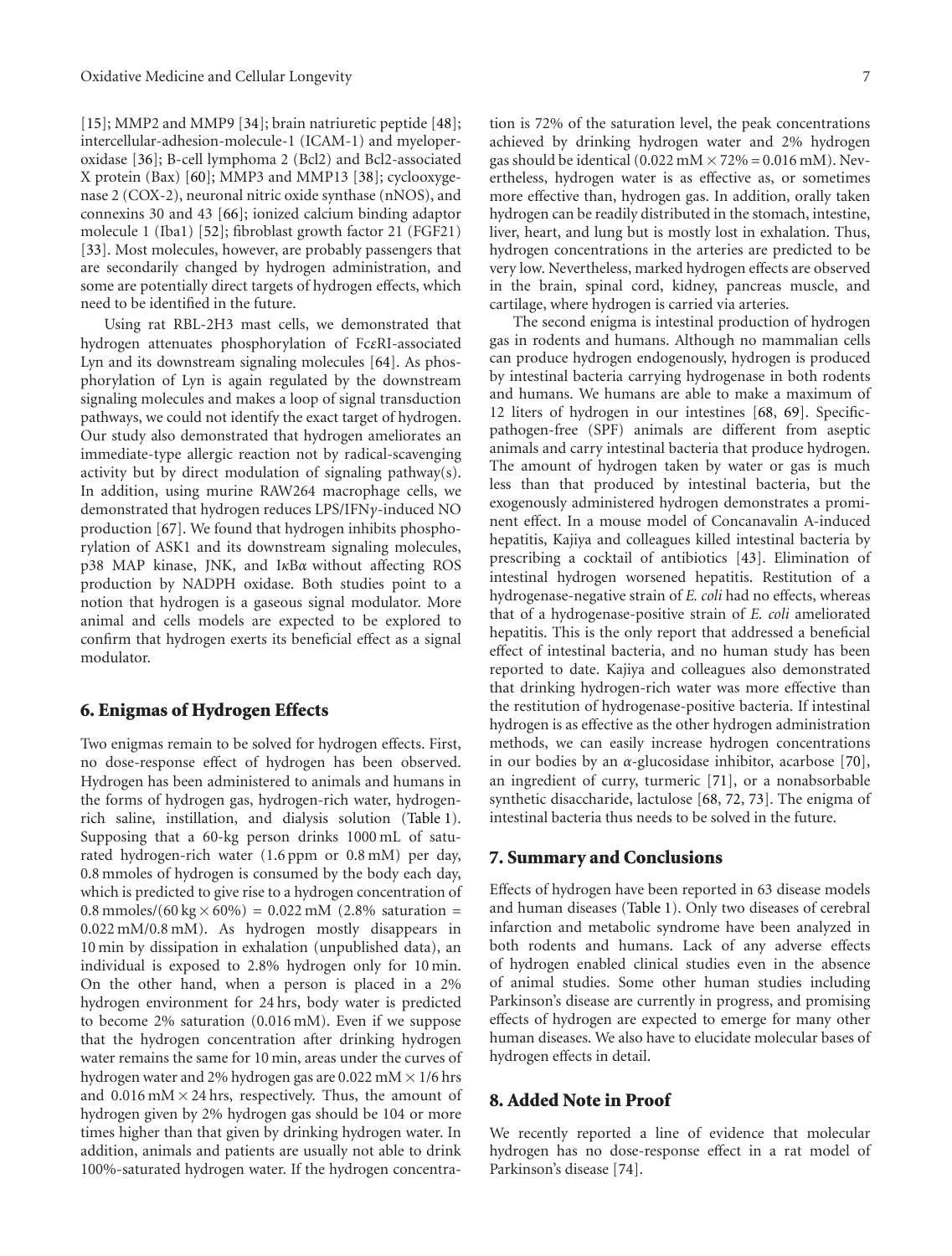#### **Acknowledgments**

Works performed in the authors' laboratories were supported by Grants-in-Aid from the MEXT and MHLW of Japan and from the Priority Research Project of Aichi.

## <span id="page-10-0"></span>**References**

- <span id="page-10-1"></span>[1] G. V. Buxton, C. L. Greenstock, W. P. Helman, and A. B. Ross, "Critical view of rate constants for reactions of hydrated electrons, hydrogen atoms and hydroxyl radicals (•OH/•OH−) in aqueous solution," *Journal of Physical and Chemical Reference Data*, vol. 17, pp. 513–886, 1988.
- <span id="page-10-2"></span>[2] Y. Chuai, F. Gao, B. Li et al., "Hydrogen-rich saline attenuates radiation-induced male germ cell loss in mice through reducing hydroxyl radicals," *Biochemical Journal*, vol. 442, pp. 49–56, 2012.
- <span id="page-10-3"></span>[3] V. Lafay, P. Barthelemy, B. Comet, Y. Frances, and Y. Jammes, "ECG changes during the experimental human dive HYDRA 10 (71 atm/7,200 kPa)," *Undersea & Hyperbaric Medicine*, vol. 22, no. 1, pp. 51–60, 1995.
- <span id="page-10-4"></span>[4] B. Gharib, S. Hanna, O. M. S. Abdallahi, H. Lepidi, B. Gardette, and M. De Reggi, "Anti-inflammatory properties of molecular hydrogen: investigation on parasite-induced liver inflammation," *Comptes Rendus de l'Academie des Sciences— Serie III*, vol. 324, no. 8, pp. 719–724, 2001.
- <span id="page-10-5"></span>[5] K. I. Fukuda, S. Asoh, M. Ishikawa, Y. Yamamoto, I. Ohsawa, and S. Ohta, "Inhalation of hydrogen gas suppresses hepatic injury caused by ischemia/reperfusion through reducing oxidative stress," *Biochemical and Biophysical Research Communications*, vol. 361, no. 3, pp. 670–674, 2007.
- <span id="page-10-6"></span>[6] I. Ohsawa, M. Ishikawa, K. Takahashi et al., "Hydrogen acts as a therapeutic antioxidant by selectively reducing cytotoxic oxygen radicals," *Nature Medicine*, vol. 13, no. 6, pp. 688–694, 2007.
- <span id="page-10-7"></span>[7] C. S. Huang, T. Kawamura, Y. Toyoda, and A. Nakao, "Recent advances in hydrogen research as a therapeutic medical gas," *Free Radical Research*, vol. 44, no. 9, pp. 971–982, 2010.
- <span id="page-10-8"></span>[8] S. Ohta, "Recent progress toward hydrogen medicine: potential of molecular hydrogen for preventive and therapeutic applications," *Current Pharmaceutical Design*, vol. 17, pp. 2241–2252, 2011.
- <span id="page-10-9"></span>[9] G. A. Matchett, N. Fathali, Y. Hasegawa et al., "Hydrogen gas is ineffective in moderate and severe neonatal hypoxiaischemia rat models," *Brain Research*, vol. 1259, pp. 90–97, 2009.
- <span id="page-10-10"></span>[10] J. Cai, Z. Kang, W. W. Liu et al., "Hydrogen therapy reduces apoptosis in neonatal hypoxia-ischemia rat model," *Neuroscience Letters*, vol. 441, no. 2, pp. 167–172, 2008.
- <span id="page-10-11"></span>[11] F. Domoki, O. Oláh, A. Zimmermann et al., "Hydrogen is neuroprotective and preserves cerebrovascular reactivity in asphyxiated newborn pigs," *Pediatric Research*, vol. 68, no. 5, pp. 387–392, 2010.
- <span id="page-10-12"></span>[12] J. M. Cai, Z. Kang, K. Liu et al., "Neuroprotective effects of hydrogen saline in neonatal hypoxia-ischemia rat model," *Brain Research*, vol. 1256, pp. 129–137, 2009.
- <span id="page-10-13"></span>[13] R. Fujita, Y. Tanaka, Y. Saihara et al., "Effect of molecular hydrogen saturated alkaline electrolyzed water on disuse muscle atrophy in gastrocnemius muscle," *Journal of Physiological Anthropology*, vol. 30, pp. 195–201, 2011.
- <span id="page-10-14"></span>[14] Y. Saitoh, H. Okayasu, L. Xiao, Y. Harata, and N. Miwa, "Neutral pH hydrogen-enriched electrolyzed water achieves

tumor-preferential clonal growth inhibition over normal cells and tumor invasion inhibition concurrently with intracellular oxidant repression," *Oncology Research*, vol. 17, no. 6, pp. 247–255, 2008.

- <span id="page-10-15"></span>[15] J. Ye, Y. Li, T. Hamasaki et al., "Inhibitory effect of electrolyzed reduced water on tumor angiogenesis," *Biological and Pharmaceutical Bulletin*, vol. 31, no. 1, pp. 19–26, 2008.
- <span id="page-10-16"></span>[16] L. Zhao, C. Zhou, J. Zhang et al., "Hydrogen protects mice from radiation induced thymic lymphoma in BALB/c mice," *International Journal of Biological Sciences*, vol. 7, no. 3, pp. 297–300, 2011.
- <span id="page-10-17"></span>[17] A. H. Schapira, "Mitochondria in the aetiology and pathogenesis of Parkinson's disease," *The Lancet Neurology*, vol. 7, no. 1, pp. 97–109, 2008.
- <span id="page-10-18"></span>[18] Y. Fu, M. Ito, Y. Fujita et al., "Molecular hydrogen is protective against 6-hydroxydopamine-induced nigrostriatal degeneration in a rat model of Parkinson's disease," *Neuroscience Letters*, vol. 453, no. 2, pp. 81–85, 2009.
- <span id="page-10-23"></span>[19] K. Fujita, T. Seike, N. Yutsudo et al., "Hydrogen in drinking water reduces dopaminergic neuronal loss in the 1-methyl-4 phenyl-1,2,3,6-tetrahydropyridine mouse model of Parkinson's disease," *PLoS ONE*, vol. 4, no. 9, Article ID e7247, 2009.
- <span id="page-10-24"></span>[20] M. Nakayama, H. Nakano, H. Hamada, N. Itami, R. Nakazawa, and S. Ito, "A novel bioactive haemodialysis system using dissolved dihydrogen  $(H<sub>2</sub>)$  produced by water electrolysis: a clinical trial," *Nephrology Dialysis Transplantation*, vol. 25, no. 9, pp. 3026–3033, 2010.
- <span id="page-10-28"></span>[21] M. Jucker and L. C. Walker, "Pathogenic protein seeding in Alzheimer disease and other neurodegenerative disorders," *Annals of Neurology*, vol. 70, pp. 532–540, 2011.
- <span id="page-10-19"></span>[22] K. Nagata, N. Nakashima-Kamimura, T. Mikami, I. Ohsawa, and S. Ohta, "Consumption of molecular hydrogen prevents the stress-induced impairments in hippocampus-dependent learning tasks during chronic physical restraint in mice," *Neuropsychopharmacology*, vol. 34, no. 2, pp. 501–508, 2009.
- <span id="page-10-20"></span>[23] J. Li, C. Wang, J. H. Zhang, J. M. Cai, Y. P. Cao, and X. J. Sun, "Hydrogen-rich saline improves memory function in a rat model of amyloid-beta-induced Alzheimer's disease by reduction of oxidative stress," *Brain Research*, vol. 1328, pp. 152–161, 2010.
- <span id="page-10-21"></span>[24] C. Wang, J. Li, Q. Liu et al., "Hydrogen-rich saline reduces oxidative stress and inflammation by inhibit of JNK and NF-*κ*B activation in a rat model of amyloid-beta-induced Alzheimer's disease," *Neuroscience Letters*, vol. 491, no. 2, pp. 127–132, 2011.
- <span id="page-10-22"></span>[25] Y. Gu, C. S. Huang, T. Inoue et al., "Drinking hydrogen water ameliorated cognitive impairment in senescence-accelerated mice," *Journal of Clinical Biochemistry and Nutrition*, vol. 46, no. 3, pp. 269–276, 2010.
- <span id="page-10-26"></span>[26] S. Kajiyama, G. Hasegawa, M. Asano et al., "Supplementation of hydrogen-rich water improves lipid and glucose metabolism in patients with type 2 diabetes or impaired glucose tolerance," *Nutrition Research*, vol. 28, no. 3, pp. 137– 143, 2008.
- <span id="page-10-27"></span>[27] A. Nakao, Y. Toyoda, P. Sharma, M. Evans, and N. Guthrie, "Effectiveness of hydrogen rich water on antioxidant status of subjects with potential metabolic syndrome—an open label pilot study," *Journal of Clinical Biochemistry and Nutrition*, vol. 46, no. 2, pp. 140–149, 2010.
- <span id="page-10-25"></span>[28] M. Nakayama, S. Kabayama, H. Nakano et al., "Biological effects of electrolyzed water in hemodialysis," *Nephron*, vol. 112, no. 1, pp. C9–C15, 2009.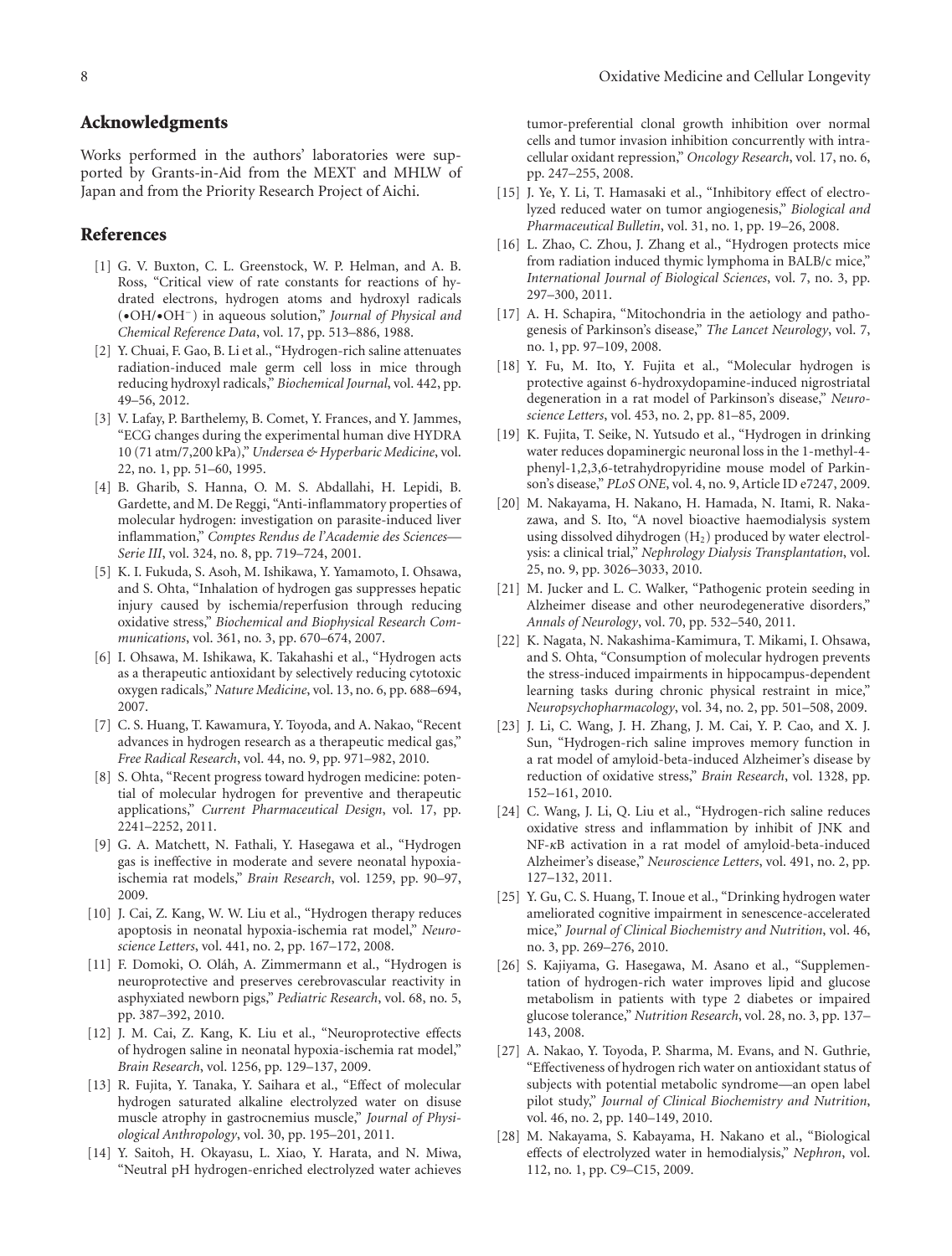- <span id="page-11-22"></span>[29] M. Ito, T. Ibi, K. Sahashi, M. Ichihara, and K. Ohno, "Open-label trial and randomized, double-blind, placebocontrolled, crossover trial of hydrogen-enriched water for mitochondrial and inflammatory myopathies," *Medical Gas Research*, vol. 1, article 24, 2011.
- <span id="page-11-0"></span>[30] H. Ono, Y. Nishijima, N. Adachi et al., "Improved brain MRI indices in the acute brain stem infarct sites treated with hydroxyl radical scavengers, Edaravone and hydrogen, as compared to Edaravone alone. A non-controlled study," *Medical Gas Research*, vol. 1, article 12, 2011.
- <span id="page-11-15"></span>[31] K. M. Kang, Y. N. Kang, I. B. Choi et al., "Effects of drinking hydrogen-rich water on the quality of life of patients treated with radiotherapy for liver tumors," *Medical Gas Research*, vol. 1, article 11, 2011.
- <span id="page-11-24"></span>[32] Y. Li, T. Hamasaki, N. Nakamichi et al., "Suppressive effects of electrolyzed reduced water on alloxan-induced apoptosis and type 1 diabetes mellitus," *Cytotechnology*, vol. 63, no. 2, pp. 119–131, 2011.
- <span id="page-11-25"></span>[33] N. Kamimura, K. Nishimaki, I. Ohsawa, and S. Ohta, "Molecular hydrogen improves obesity and diabetes by inducing hepatic FGF21 and stimulating energy metabolism in db/db mice," *Obesity*, vol. 19, no. 7, pp. 1396–1403, 2011.
- <span id="page-11-3"></span>[34] C. H. Chen, A. Manaenko, Y. Zhan et al., "Hydrogen gas reduced acute hyperglycemia-enhanced hemorrhagic transformation in a focal ischemia rat model," *Neuroscience*, vol. 169, no. 1, pp. 402–414, 2010.
- <span id="page-11-29"></span>[35] P. Yu, Z. Wang, X. Sun et al., "Hydrogen-rich medium protects human skin fibroblasts from high glucose or mannitol induced oxidative damage," *Biochemical and Biophysical Research Communications*, vol. 409, no. 2, pp. 350–355, 2011.
- <span id="page-11-10"></span>[36] Y. Zhang, Q. Sun, B. He, J. Xiao, Z. Wang, and X. Sun, "Antiinflammatory effect of hydrogen-rich saline in a rat model of regional myocardial ischemia and reperfusion," *International Journal of Cardiology*, vol. 148, no. 1, pp. 91–95, 2011.
- <span id="page-11-17"></span>[37] W. J. Zhu, M. Nakayama, T. Mori et al., "Intake of water with high levels of dissolved hydrogen  $(H<sub>2</sub>)$  suppresses ischemiainduced cardio-renal injury in Dahl salt-sensitive rats," *Nephrology Dialysis Transplantation*, vol. 26, no. 7, pp. 2112–2118, 2011.
- <span id="page-11-23"></span>[38] T. Hanaoka, N. Kamimura, T. Yokota, S. Takai, and S. Ohta, "Molecular hydrogen protects chondrocytes from oxidative stress and indirectly alters gene expressions through reducing peroxynitrite derived from nitric oxide," *Medical Gas Research*, vol. 1, article 18, 2011.
- <span id="page-11-30"></span>[39] D. D. Thomas, L. A. Ridnour, J. S. Isenberg et al., "The chemical biology of nitric oxide: implications in cellular signaling," *Free Radical Biology and Medicine*, vol. 45, no. 1, pp. 18–31, 2008.
- <span id="page-11-31"></span>[40] Y. Nakai, B. Sato, S. Ushiama, S. Okada, K. Abe, and S. Arai, "Hepatic oxidoreduction-related genes are upregulated by administration of hydrogen-saturated drinking water," *Bioscience, Biotechnology and Biochemistry*, vol. 75, no. 4, pp. 774–776, 2011.
- <span id="page-11-18"></span>[41] B. M. Buchholz, D. J. Kaczorowski, R. Sugimoto et al., "Hydrogen inhalation ameliorates oxidative stress in transplantation induced intestinal graft injury," *American Journal of Transplantation*, vol. 8, no. 10, pp. 2015–2024, 2008.
- <span id="page-11-21"></span>[42] M. Kajiya, M. J. B. Silva, K. Sato, K. Ouhara, and T. Kawai, "Hydrogen mediates suppression of colon inflammation induced by dextran sodium sulfate," *Biochemical and Biophysical Research Communications*, vol. 386, no. 1, pp. 11–15, 2009.
- <span id="page-11-13"></span>[43] M. Kajiya, K. Sato, M. J. B. Silva et al., "Hydrogen from intestinal bacteria is protective for Concanavalin A-induced

hepatitis," *Biochemical and Biophysical Research Communications*, vol. 386, no. 2, pp. 316–321, 2009.

- <span id="page-11-9"></span>[44] Y. F. Mao, X. F. Zheng, J. M. Cai et al., "Hydrogenrich saline reduces lung injury induced by intestinal ischemia/reperfusion in rats," *Biochemical and Biophysical Research Communications*, vol. 381, no. 4, pp. 602–605, 2009.
- <span id="page-11-19"></span>[45] X. Zheng, Y. Mao, J. Cai et al., "Hydrogen-rich saline protects against intestinal ischemia/reperfusion injury in rats," *Free Radical Research*, vol. 43, no. 5, pp. 478–484, 2009.
- <span id="page-11-11"></span>[46] A. Nakao, D. J. Kaczorowski, Y. Wang et al., "Amelioration of rat cardiac cold ischemia/reperfusion injury with inhaled hydrogen or carbon monoxide, or both," *Journal of Heart and Lung Transplantation*, vol. 29, no. 5, pp. 544–553, 2010.
- <span id="page-11-14"></span>[47] Q. Liu, W. F. Shen, H. Y. Sun et al., "Hydrogen-rich saline protects against liver injury in rats with obstructive jaundice," *Liver International*, vol. 30, no. 7, pp. 958–968, 2010.
- <span id="page-11-12"></span>[48] T. Hayashi, T. Yoshioka, K. Hasegawa et al., "Inhalation of hydrogen gas attenuates left ventricular remodeling induced by intermittent hypoxia in mice," *American Journal of Physiology*, vol. 301, pp. H1062–H1069, 2011.
- <span id="page-11-27"></span>[49] K. S. Yoon, X. Z. Huang, Y. S. Yoon et al., "Histological study on the effect of electrolyzed reduced water-bathing on UVB radiation-induced skin injury in hairless mice," *Biological and Pharmaceutical Bulletin*, vol. 34, pp. 1671–1677, 2011.
- <span id="page-11-28"></span>[50] G. Song, H. Tian, J. Liu, H. Zhang, X. Sun, and S. Qin, "H2 inhibits TNF-*α*-induced lectin-like oxidized LDL receptor-1 expression by inhibiting nuclear factor *κ*B activation in endothelial cells," *Biotechnology Letters*, vol. 33, no. 9, pp. 1715–1722, 2011.
- <span id="page-11-6"></span>[51] Y. Huang, K. Xie, J. Li et al., "Beneficial effects of hydrogen gas against spinal cord ischemia-reperfusion injury in rabbits," *Brain Research*, vol. 1378, pp. 125–136, 2011.
- <span id="page-11-4"></span>[52] Q. Sun, J. Cai, J. Zhou et al., "Hydrogen-rich saline reduces delayed neurologic sequelae in experimental carbon monoxide toxicity," *Critical Care Medicine*, vol. 39, no. 4, pp. 765– 769, 2011.
- <span id="page-11-7"></span>[53] Q. A. Sun, J. Cai, S. Liu et al., "Hydrogen-rich saline provides protection against hyperoxic lung injury," *Journal of Surgical Research*, vol. 165, no. 1, pp. e43–e49, 2011.
- <span id="page-11-16"></span>[54] F. Wang, G. Yu, S. Y. Liu et al., "Hydrogen-rich saline protects against renal ischemia/reperfusion injury in rats," *Journal of Surgical Research*, vol. 167, no. 2, pp. e339–e344, 2011.
- <span id="page-11-1"></span>[55] Q. Ji, K. Hui, L. Zhang, X. Sun, W. Li, and M. Duan, "The effect of hydrogen-rich saline on the brain of rats with transient ischemia," *Journal of Surgical Research*, vol. 168, no. 1, pp. e95–e101, 2011.
- <span id="page-11-2"></span>[56] Y. Liu, W. Liu, X. Sun et al., "Hydrogen saline offers neuroprotection by reducing oxidative stress in a focal cerebral ischemia-reperfusion rat model," *Medical Gas Research*, vol. 1, article 15, 2011.
- <span id="page-11-5"></span>[57] L. Shen, J. Wang, K. Liu et al., "Hydrogen-rich saline is cerebroprotective in a rat model of deep hypothermic circulatory arrest," *Neurochemical Research*, vol. 36, no. 8, pp. 1501–1511, 2011.
- <span id="page-11-26"></span>[58] X. Yang, L. Guo, X. Sun, X. Chen, and X. Tong, "Protective effects of hydrogen-rich saline in preeclampsia rat model," *Placenta*, vol. 32, pp. 681–686, 2011.
- <span id="page-11-20"></span>[59] B. M. Buchholz, K. Masutani, T. Kawamura et al., "Hydrogen-enriched preservation protects the isogeneic intestinal graft and amends recipient gastric function during transplantation," *Transplantation*, vol. 92, pp. 985–992, 2011.
- <span id="page-11-8"></span>[60] C. S. Huang, T. Kawamura, X. Peng et al., "Hydrogen inhalation reduced epithelial apoptosis in ventilator-induced lung injury via a mechanism involving nuclear factor-kappa B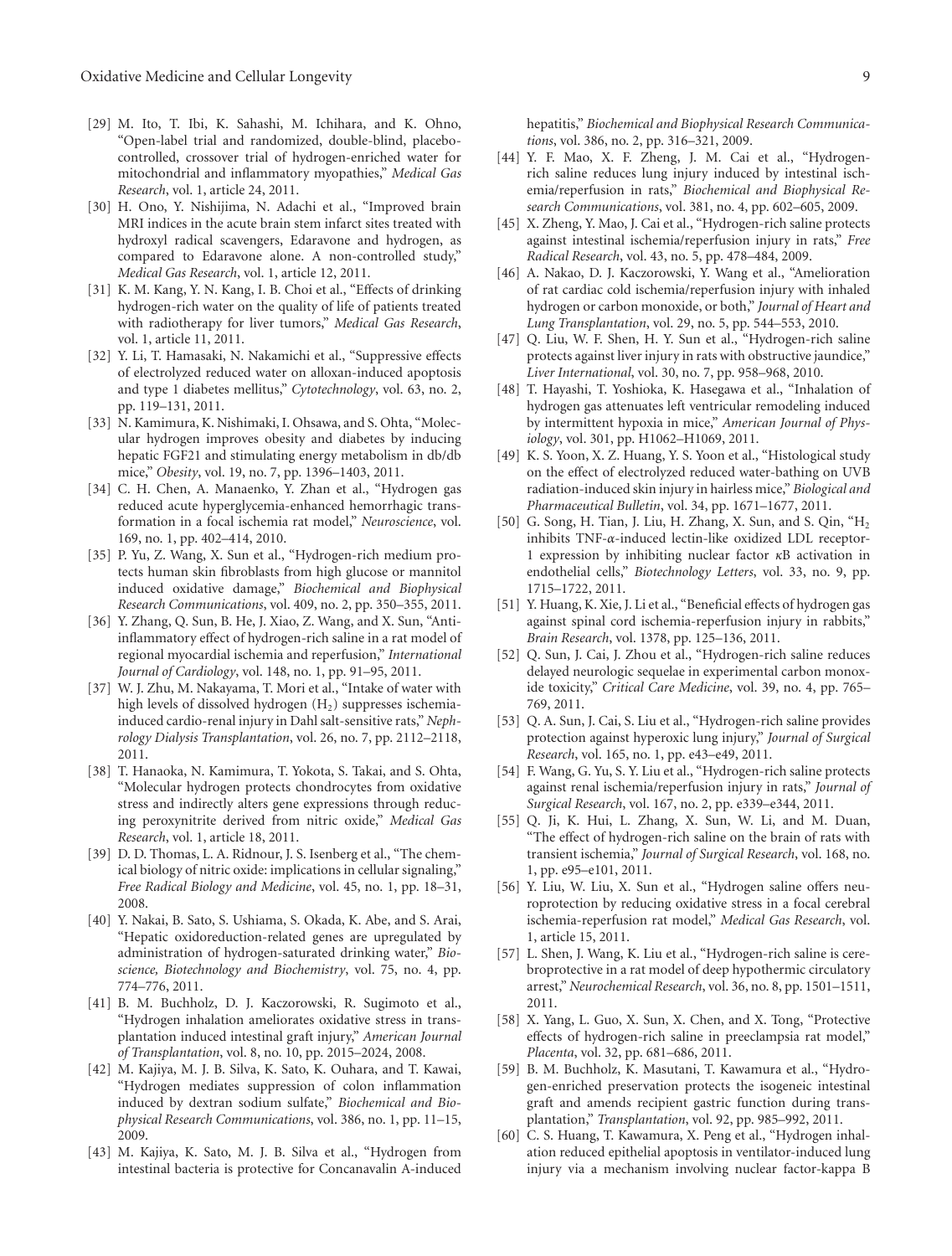activation," *Biochemical and Biophysical Research Communications*, vol. 408, no. 2, pp. 253–258, 2011.

- <span id="page-12-6"></span>[61] M. Kubota, S. Shimmura, S. Kubota et al., "Hydrogen and N-acetyl-L-cysteine rescue oxidative stress-induced angiogenesis in a mouse corneal alkali-burn model," *Investigative Ophthalmology and Visual Science*, vol. 52, no. 1, pp. 427–433, 2011.
- <span id="page-12-18"></span>[62] H. Sun, L. Chen, W. Zhou et al., "The protective role of hydrogen-rich saline in experimental liver injury in mice," *Journal of Hepatology*, vol. 54, no. 3, pp. 471–480, 2011.
- <span id="page-12-20"></span>[63] H. Chen, Y. P. Sun, P. F. Hu et al., "The effects of hydrogenrich saline on the contractile and structural changes of intestine induced by ischemia-reperfusion in rats," *Journal of Surgical Research*, vol. 167, no. 2, pp. 316–322, 2011.
- <span id="page-12-21"></span>[64] T. Itoh, Y. Fujita, M. Ito et al., "Molecular hydrogen suppresses Fc*ε*RI-mediated signal transduction and prevents degranulation of mast cells," *Biochemical and Biophysical Research Communications*, vol. 389, no. 4, pp. 651–656, 2009.
- <span id="page-12-16"></span>[65] Q. Sun, Z. Kang, J. Cai et al., "Hydrogen-rich saline protects myocardium against ischemia/reperfusion injury in rats," *Experimental Biology and Medicine*, vol. 234, no. 10, pp. 1212–1219, 2009.
- <span id="page-12-2"></span>[66] M. Hugyecz, É. Mracskó, P. Hertelendy, E. Farkas, F. Domoki, and F. Bari, "Hydrogen supplemented air inhalation reduces changes of prooxidant enzyme and gap junction protein levels after transient global cerebral ischemia in the rat hippocampus," *Brain Research*, vol. 1404, pp. 31–38, 2011.
- <span id="page-12-22"></span>[67] T. Itoh, N. Hamada, R. Terazawa et al., "Molecular hydrogen inhibits lipopolysaccharide/interferon *γ*-induced nitric oxide production through modulation of signal transduction in macrophages," *Biochemical and Biophysical Research Communications*, vol. 411, no. 1, pp. 143–149, 2011.
- <span id="page-12-23"></span>[68] S. U. Christl, P. R. Murgatroyd, G. R. Gibson, and J. H. Cummings, "Production, metabolism, and excretion of hydro-gen in the large intestine," *Gastroenterology*, vol. 102, no. 4, pp. 1269–1277, 1992.
- <span id="page-12-24"></span>[69] A. Strocchi and M. D. Levitt, "Maintaining intestinal H<sub>2</sub> balance: credit the colonic bacteria," *Gastroenterology*, vol. 102, no. 4, pp. 1424–1426, 1992.
- <span id="page-12-25"></span>[70] Y. Suzuki, M. Sano, K. Hayashida, I. Ohsawa, S. Ohta, and K. Fukuda, "Are the effects of *α*-glucosidase inhibitors on cardiovascular events related to elevated levels of hydrogen gas in the gastrointestinal tract?" *FEBS Letters*, vol. 583, no. 13, pp. 2157–2159, 2009.
- <span id="page-12-26"></span>[71] A. Shimouchi, K. Nose, M. Takaoka, H. Hayashi, and T. Kondo, "Effect of dietary turmeric on breath hydrogen," *Digestive Diseases and Sciences*, vol. 54, no. 8, pp. 1725–1729, 2009.
- <span id="page-12-27"></span>[72] G. R. Corazza, M. Sorge, A. Strocchi et al., "Non-absorbable antibiotics and small bowel bacterial overgrowth," *Italian Journal of Gastroenterology*, vol. 24, no. 9, pp. 4–9, 1992.
- <span id="page-12-28"></span>[73] X. Chen, Q. Zuo, Y. Hai, and X. J. Sun, "Lactulose: an indirect antioxidant ameliorating inflammatory bowel disease by increasing hydrogen production," *Medical Hypotheses*, vol. 76, no. 3, pp. 325–327, 2011.
- <span id="page-12-29"></span>[74] M. Ito, M. Hirayama, K. Yamai et al., "Drinking hydrogen water and intermittent hydrogen gas exposure, but not lactulose or continuous hydrogen gas exposure, prevent 6 hydorxydopamine-induced Parkinson's disease in rats," *Medical Gas Research*, vol. 2, article 15, 2012.
- <span id="page-12-0"></span>[75] Y. Sato, S. Kajiyama, A. Amano et al., "Hydrogen-rich pure water prevents superoxide formation in brain slices of vitamin C-depleted SMP30/GNL knockout mice," *Biochemical*

*and Biophysical Research Communications*, vol. 375, no. 3, pp. 346–350, 2008.

- <span id="page-12-1"></span>[76] X. Ji, W. Liu, K. Xie et al., "Beneficial effects of hydrogen gas in a rat model of traumatic brain injury via reducing oxidative stress," *Brain Research*, vol. 1354, pp. 196–205, 2010.
- <span id="page-12-3"></span>[77] J. M. Eckermann, W. Chen, V. Jadhav et al., "Hydrogen is neuroprotective against surgically induced brain injury," *Medical Gas Research*, vol. 1, article 7, 2011.
- <span id="page-12-4"></span>[78] C. Chen, Q. Chen, Y. Mao et al., "Hydrogen-rich saline protects against spinal cord injury in rats," *Neurochemical Research*, vol. 35, no. 7, pp. 1111–1118, 2010.
- <span id="page-12-5"></span>[79] H. Oharazawa, T. Igarashi, T. Yokota et al., "Protection of the retina by rapid diffusion of hydrogen: administration of hydrogen-loaded eye drops in retinal ischemia-reperfusion injury," *Investigative Ophthalmology and Visual Science*, vol. 51, no. 1, pp. 487–492, 2010.
- <span id="page-12-7"></span>[80] Y. S. Kikkawa, T. Nakagawa, R. T. Horie, and J. Ito, "Hydrogen protects auditory hair cells from free radicals," *NeuroReport*, vol. 20, no. 7, pp. 689–694, 2009.
- [81] A. Taura, Y. S. Kikkawa, T. Nakagawa, and J. Ito, "Hydrogen protects vestibular hair cells from free radicals," *Acta Oto-Laryngologica*, vol. 130, no. 563, pp. 95–100, 2010.
- <span id="page-12-8"></span>[82] Y. Lin, A. Kashio, T. Sakamoto, K. Suzukawa, A. Kakigi, and T. Yamasoba, "Hydrogen in drinking water attenuates noiseinduced hearing loss in guinea pigs," *Neuroscience Letters*, vol. 487, no. 1, pp. 12–16, 2011.
- <span id="page-12-9"></span>[83] J. Zheng, K. Liu, Z. Kang et al., "Saturated hydrogen saline protects the lung against oxygen toxicity," *Undersea and Hyperbaric Medicine*, vol. 37, no. 3, pp. 185–192, 2010.
- <span id="page-12-10"></span>[84] C. S. Huang, T. Kawamura, S. Lee et al., "Hydrogen inhalation ameliorates ventilator-induced lung injury," *Critical Care*, vol. 14, no. 6, article R234, 2010.
- <span id="page-12-11"></span>[85] T. Kawamura, C. S. Huang, N. Tochigi et al., "Inhaled hydrogen gas therapy for prevention of lung transplant-induced ischemia/reperfusion injury in rats," *Transplantation*, vol. 90, no. 12, pp. 1344–1351, 2010.
- <span id="page-12-12"></span>[86] S. Liu, K. Liu, Q. Sun et al., "Consumption of hydrogen water reduces paraquat-induced acute lung injury in rats," *Journal of Biomedicine and Biotechnology*, vol. 2011, Article ID 305086, 7 pages, 2011.
- <span id="page-12-13"></span>[87] L. Qian, F. Cao, J. Cui et al., "The potential cardioprotective effects of hydrogenin irradiated mice," *Journal of Radiation Research*, vol. 51, no. 6, pp. 741–747, 2010.
- [88] Y. Terasaki, I. Ohsawa, M. Terasaki et al., "Hydrogen therapy attenuates irradiation-induced lung damage by reducing oxidative stress," *American Journal of Physiology*, vol. 301, pp. L415–L426, 2011.
- <span id="page-12-14"></span>[89] Y. Chuai, L. Zhao, J. Ni et al., "A possible prevention strategy of radiation pneumonitis: combine radiotherapy with aerosol inhalation of hydrogen-rich solution," *Medical Science Monitor*, vol. 17, no. 4, pp. 1–4, 2011.
- <span id="page-12-15"></span>[90] Y. Fang, X. J. Fu, C. Gu et al., "Hydrogen-rich saline protects against acute lung injury induced by extensive burn in rat model," *Journal of Burn Care and Research*, vol. 32, no. 3, pp. e82–e91, 2011.
- <span id="page-12-17"></span>[91] K. Hayashida, M. Sano, I. Ohsawa et al., "Inhalation of hydrogen gas reduces infarct size in the rat model of myocardial ischemia-reperfusion injury," *Biochemical and Biophysical Research Communications*, vol. 373, no. 1, pp. 30– 35, 2008.
- <span id="page-12-19"></span>[92] N. Nakashima-Kamimura, T. Mori, I. Ohsawa, S. Asoh, and S. Ohta, "Molecular hydrogen alleviates nephrotoxicity